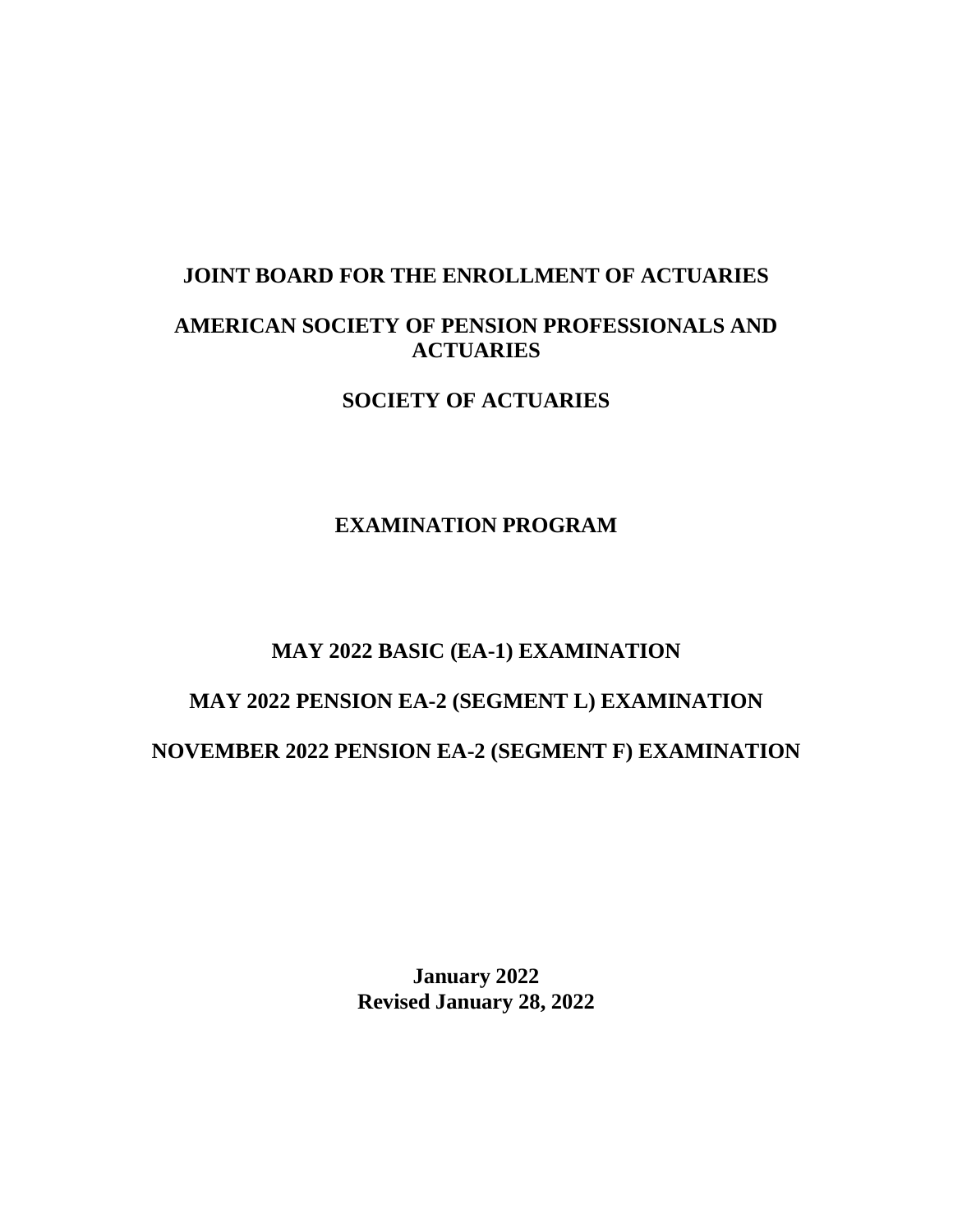# **TABLE OF CONTENTS**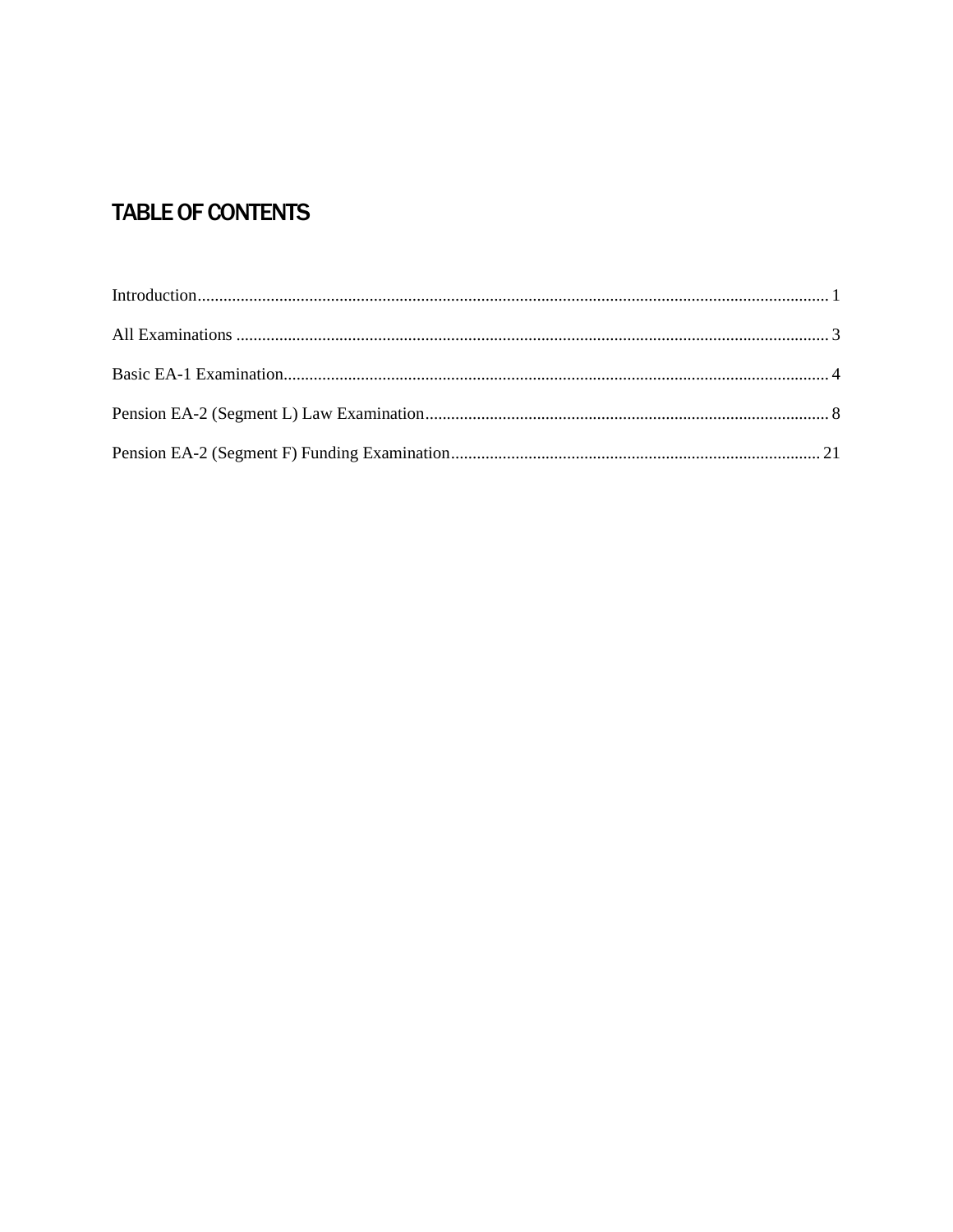# <span id="page-2-0"></span>**INTRODUCTION**

The Joint Board for the Enrollment of Actuaries administers two actuarial examinations that must be successfully completed by individuals to satisfy the actuarial knowledge requirement for the designation of Enrolled Actuary.

The actuarial knowledge requirement for enrollment is augmented by a requirement that a candidate have certain responsible pension actuarial experience. Through a combined knowledge and experience requirement, the Joint Board seeks to determine which applicants for the designation of Enrolled Actuary have the skills necessary to protect the interests of pension plan participants.

The examinations are structured as follows:

The EA-1 examination is two-and-one-half hours in length and covers (1) the mathematics of compound interest and practical financial analysis and (2) the mathematics of life contingencies and practical demographic analysis.

The pension (EA-2) examination consists of two segments:

- (a) The EA-2 (Segment L) law examination (formerly EA-2 (Segment B)) is two-and-onehalf hours in length and covers relevant pension laws (in particular the provisions of the Employee Retirement Income Security Act (ERISA) and related laws, regulations, and rulings) as they affect pension actuarial practice. The EA-2 (Segment L) examination presupposes knowledge of the topics covered in the EA-1 examination.
- (b) The EA-2 (Segment F) examination (formerly EA-2 (Segment A)) is four hours in length and covers the selection of actuarial assumptions and calculation of minimum required and maximum tax-deductible contributions under current pension law, along with the related actuarial mathematics. The EA-2 (Segment F) examination presupposes knowledge of the topics covered in the EA-1 and EA-2 (Segment L) examinations.

EA-1 and the EA-2 (Segment L) examinations are given in May; the EA-2 (Segment F) examination is given in November.

A candidate for enrollment may be able to satisfy part of the actuarial knowledge requirement of the Joint Board regulations by earning a degree in actuarial mathematics or its equivalent from an accredited college or university. Such candidates will not have to pass the EA-1 examination. The courses in the plan of study and their successful completion must comply with guidelines adopted by the Joint Board for determining what demonstrates the requisite knowledge. The Joint Board will grant a waiver of the EA-1 examination to any candidate who received credit from the Society of Actuaries (SOA) for Courses FM and either MLC or LTAM of the SOA's education and examination program. Under either approach, the candidate must apply to the Joint Board for a waiver of the EA-1 examination as outlined on the Joint Board website at [http://www.irs.gov/Tax-Professionals/Enrolled-Actuaries/Joint-Board-Examination-](http://www.irs.gov/Tax-Professionals/Enrolled-Actuaries/Joint-Board-Examination-Program)[Program.](http://www.irs.gov/Tax-Professionals/Enrolled-Actuaries/Joint-Board-Examination-Program)

Under the Joint Board regulations as amended March 31, 2011, successful completion of both segments of the EA-2 examination must occur within 10 years prior to the date an individual applies for enrollment. The date of successful completion of an examination is the date a candidate sits for the examination on which he/she receives a passing grade from the Joint Board.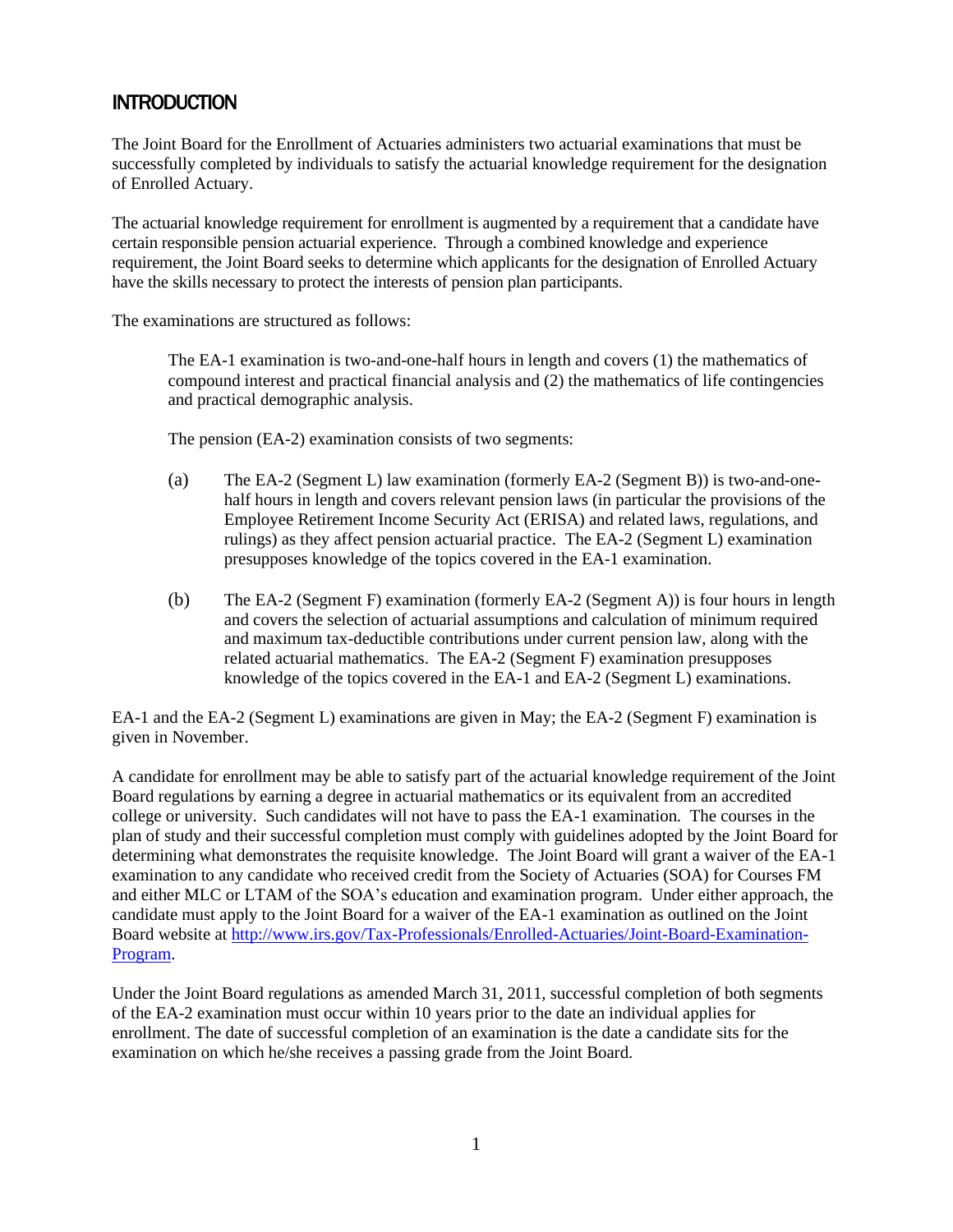Both the EA-1 and EA-2 actuarial examinations consist solely of multiple-choice questions. Each question will be assigned from one to five points. Point values for each question will be shown at the beginning of the question. The score on each examination is based on the questions answered correctly; no credit is given for omitted answers and no credit is deducted for wrong answers.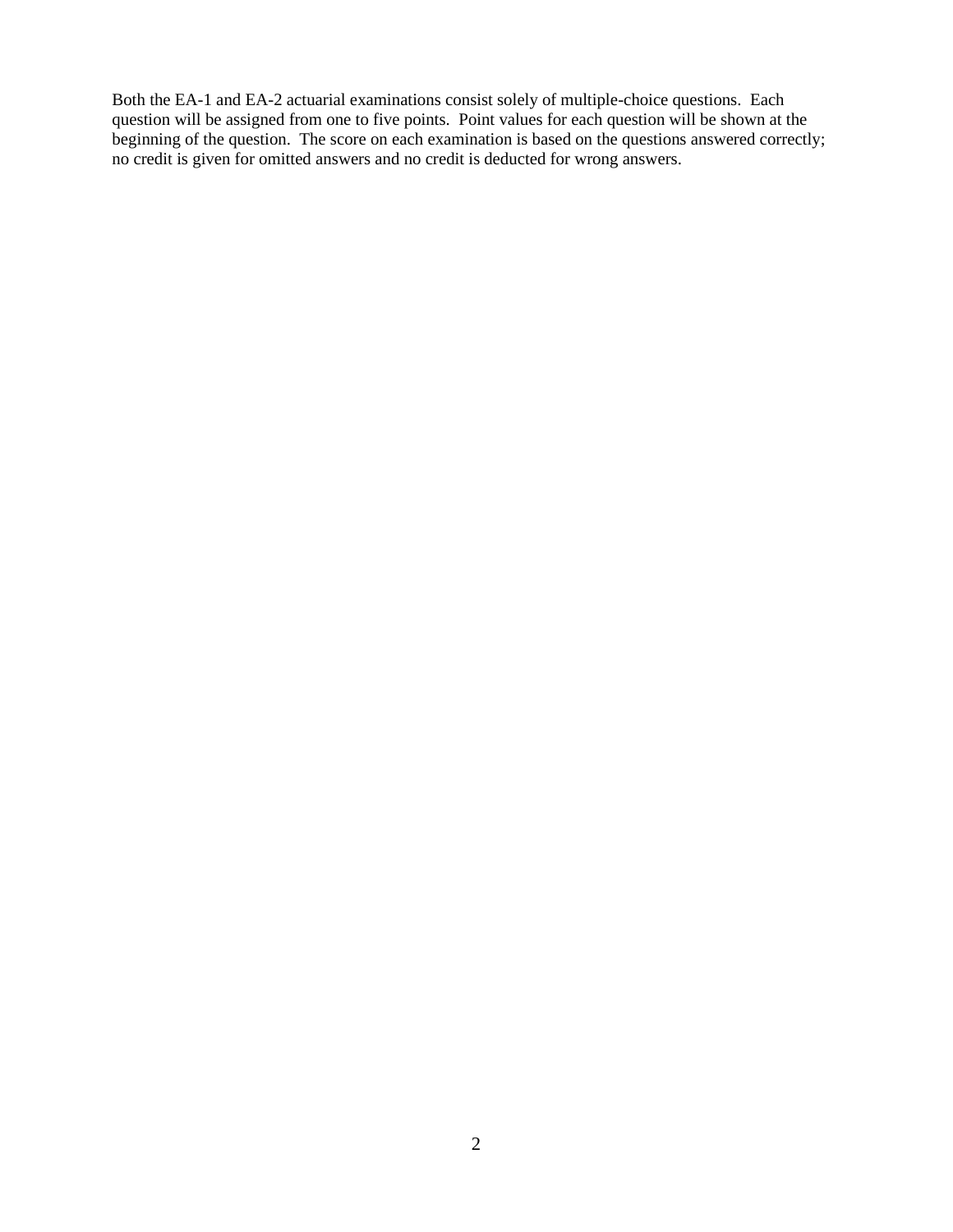# <span id="page-4-0"></span>ALL EXAMINATIONS

Most examination questions require arithmetical computations. Each candidate should bring an electronic calculator to the examination center for use in performing computations. Calculators should be able to compute financial functions such as amortization payments, present and future values, interest rates, time periods, logarithmic functions, and exponential functions. Calculators are permitted subject to the following conditions:

The examination supervisor will ascertain that all calculators:

- have self-contained power sources,
- are noiseless, and
- do not have the capability to retain text.

A candidate generally will be allowed to take the examination using a questionable calculator. However, any questions raised as to the appropriateness of a calculator will be noted on the supervisor's report along with the candidate's number and the make and model number of the calculator; a determination will be made later as to whether the calculator was permissible.

Candidates are solely responsible for the proper functioning and operation of their calculators during the examination. In addition, candidates must indicate on their examination answer sheets both the make and the model number of any calculator used.

The use of a calculator that does not meet the conditions above constitutes an irregularity and may be sufficient cause for disqualification from the examination.

In preparing the examinations, great care is taken so that each question has one and only one correct answer based on the data given. Each question is reviewed by all members of the Advisory Committee on Actuarial Examinations and by representatives of the sponsoring organizations. Nevertheless, because mistakes can occur, a request for consideration of an alternative answer to a given question, or for disregarding a question, will be entertained by the Joint Board but only under the following conditions:

An appeal must be made in writing and postmarked no later than six months after the examination was administered.

The appellant must describe in detail the fault found with the question and an alternative answer if one is claimed.

In the case of claimed ambiguity, credence will be given to an alternative interpretation only to the extent that such interpretation is one that might be reasonably made and is not strained in the light of attendant circumstances. This policy is of positive benefit to most candidates; otherwise, it would be necessary to burden each question with numerous qualifications and stipulations that the qualified practitioner does not require and which would make the question more difficult to read.

Not all topics listed in the syllabus of this examination program are necessarily covered on any particular year's examination, nor are the examination questions necessarily confined solely to the listed topics or suggested readings. Also, it is assumed that all candidates are familiar with the basic concepts and techniques of algebra and calculus.

Candidates are urged to develop a thorough understanding of the conditions generally or specifically applicable to all examination questions as set forth later in this examination program. Conditions for each examination will be included in the applicable examination booklets.

In addition, candidates should familiarize themselves with the list of limits, tables, and formulas applicable to the EA-2 (Segment F) and EA-2 (Segment L) examinations, as set forth in this program. A copy of the appropriate list will also be included in the respective examination booklet.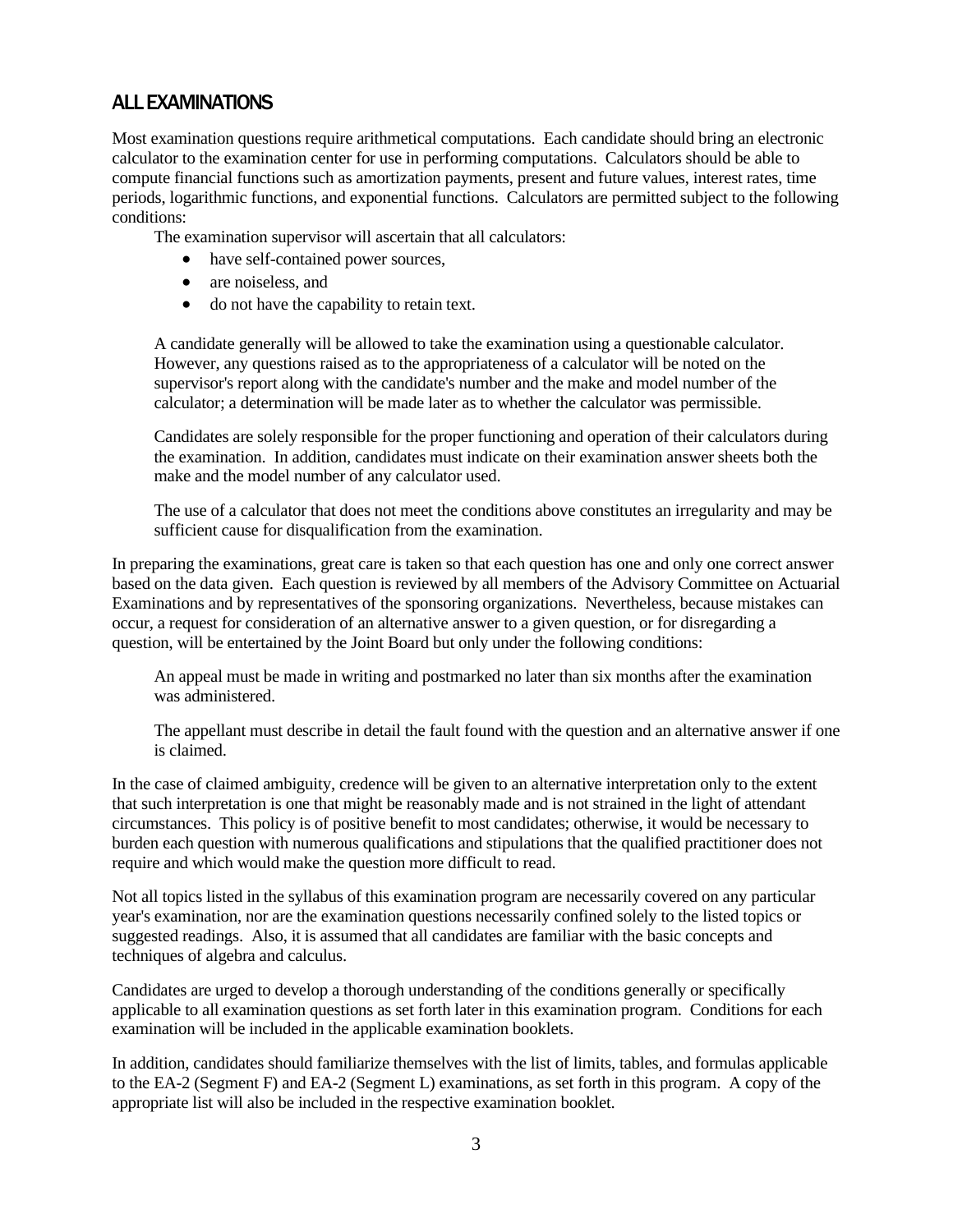# **BASIC EA-1 EXAMINATION MAY 2022**

<span id="page-5-0"></span>The EA-1 examination is two-and-one-half hours in length and covers (1) the mathematics of compound interest and practical financial analysis and (2) the mathematics of life contingencies and practical demographic analysis.

Questions on the Basic EA-1 examination may contain commutation functions. **Candidates are expected to understand and be able to use commutation functions.** Candidates who are not familiar with commutation functions may wish to read the SOA Study Note ["Commutation Functions"](https://www.soa.org/globalassets/assets/files/edu/edu-2009-fall-ea-sn-com.pdf).

# **SYLLABUS**

# Mathematics of Compound Interest and Financial Analysis

Nominal and effective rates of interest and discount, force of interest, accumulated value factors, and present value factors.

All forms of annuities including, but not limited to annuities certain, increasing and decreasing annuities, annuities in which the payment frequency is not the same as the frequency at which interest is compounded, and perpetuities.

Amortization schedules and sinking funds, including the determination of outstanding principal, the split of payments into principal and interest, and the determination of required periodic payments.

Bonds and related securities, including bond price formulas, bond accounting, the split of periodic payments into amortization and interest, mortgages, and variable interest securities.

Determination of fund yield rates and effective rates of return using time-weighted and dollar-weighted methods.

Duration and immunization of cash flows.

Asset reporting, including realized and unrealized gains/losses, asset reconciliation, book value versus market value, and receivables.

Financial analysis, including inflation and its role, elements of risk and uncertainty, yield curves and available investments, and employee compensation increases.

### Mathematics of Life Contingencies and Demographic Analysis

Measurements and demographic analysis of mortality, including the definition and application of standard mortality probability symbols and force of mortality.

Approximation of fractional period decrements using a uniform distribution assumption.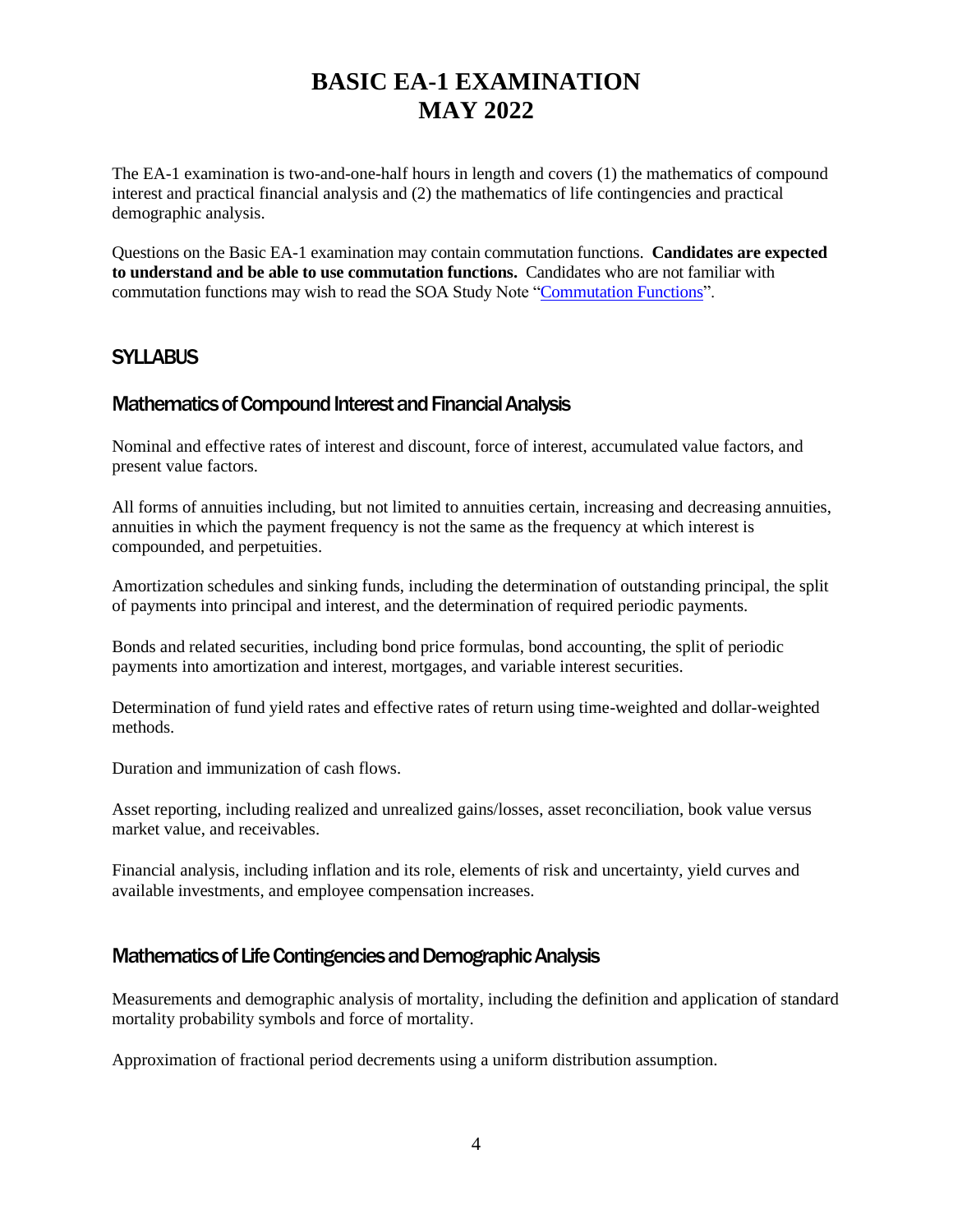Measurement and demographic analysis of disability, employee turnover and employee retirement, including construction of single and multiple decrement tables.

Adjustments to mortality, disability, turnover and retirement rate tables, such as age setbacks and set forwards, select and ultimate tables, projection scales and generation adjustments.

Life annuities, including life annuities with a term certain.

Population theory, including complete and curtate expectation of life, central death rates, stationary population, and average ages in a stationary population.

Multiple life functions, probabilities and annuities.

Multiple decrement functions, including associated single decrement tables, probabilities of decrement and the construction of multiple decrement tables from associated single decrement tables.

Principles of actuarial equivalence and related calculations.

One-year term costs for ancillary benefits.

Life insurance, including basic forms, single and annual premiums, varying insurance, and insurance and annuity relationships.

#### SUGGESTED READINGS FOR EA-1

The Advisory Committee on Actuarial Examinations believes that most (if not all) of the topics in the syllabus are covered in one or more of the following sources. There is a great deal of overlap among the following references. Candidates do not need to use them all. The references listed below are to identify available resources from which the candidate may select. This list is not meant to describe or modify the syllabus listed above.

Bowers, N.L. et. al., *Actuarial Mathematics*, (Second Edition–1997) (excluding Chapters 1, 2, 12, 13, 14, and 15); Society of Actuaries, 475 N. Martingale Road, Suite 600, Schaumburg, IL 60173-2226.

Brown, R.L., *Introduction to Mathematics of Demography*, (Third Edition–1997), Chapters 3-5; ACTEX Publications, P.O. Box 974, Winsted, CT 06098

Broverman, S.A., *Mathematics of Investment and Credit*, (Sixth Edition–2015); ACTEX Publications, P.O. Box 974, Winsted, CT 06098

Camilli, S., Herzog, T.N, London, R.L., *Models for Quantifying Risk*, Chapters (Sixth Edition, 2015); ACTEX Publications, P.O. Box 974, Winsted, CT 06098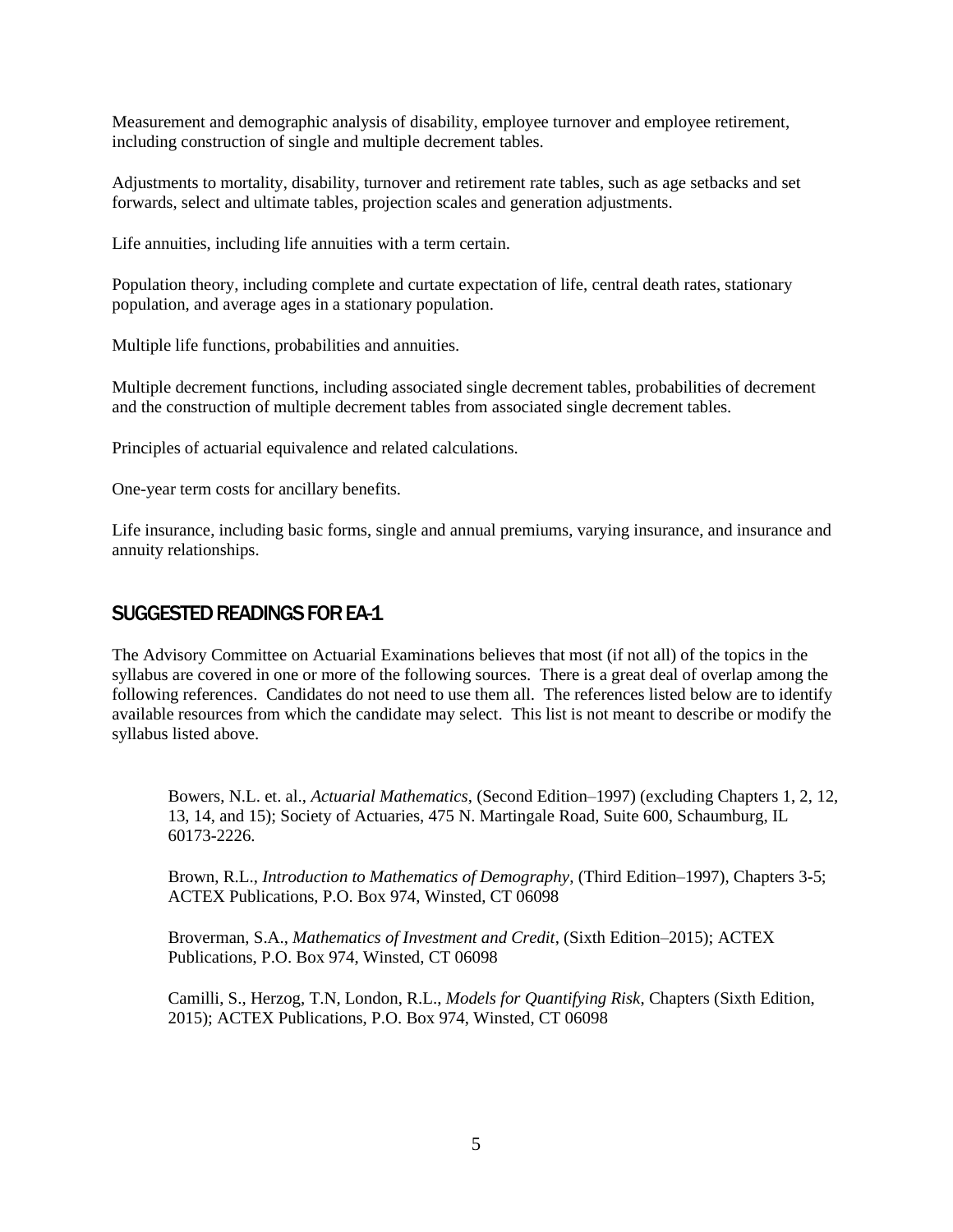Jordan, C.W., *Life Contingencies*, (Second Edition–1967, Second Printing 2003); Society Of Actuaries, 475 N. Martingale Road, Suite 600, Schaumburg, Il 60173-2226

Kellison, S.G., *The Theory of Interest*, (Third Edition–2008); McGraw-Hill, 6350 Crested Butte Circle, Colorado Springs, CO 80919

London, D., *Survival Models and Their Estimation*, (Third Edition–1997), Chapters 1, 3-6, 8-9; ACTEX Publications, P.O. Box 974, Winsted, CT 06098

Parmenter, M.M., *The Theory of Interest and Life Contingencies with Pension Applications: A Problem-Solving Approach*, (Third Edition–1999); ACTEX Publications, P.O. Box 974, Winsted, CT 06098

Zima, P. and Brown, R.L., *Mathematics of Finance* (2001), (Fifth Edition); McGraw-Hill Ryerson Limited, 300 Water Street, Whitby, ON, L1N 9B6

[Actuarial Standard of Practice, No. 27,](http://www.actuarialstandardsboard.org/wp-content/uploads/2014/02/asop027_172.pdf) "Selection of Economic Assumptions for Measuring Pension Obligations"

[Actuarial Standard of Practice, No. 35,](http://www.actuarialstandardsboard.org/wp-content/uploads/2014/02/asop035_1781.pdf) "Selection of Demographic and Other Noneconomic Assumptions for Measuring Pension Obligations"

#### SOCIETY OF ACTUARIES STUDY MATERIAL

The Society of Actuaries has developed various study notes for the use of students preparing for its examinations on these subjects. These study notes are revised periodically, and new study notes may be added.

[Measurement of Investment Return](https://www.soa.org/globalassets/assets/files/edu/edu-2009-fall-ea1-sn.pdf)

[Actuarially Equivalent Benefits](https://www.soa.org/globalassets/assets/files/edu/edu-2009-fall-ea1-02-sn.pdf)

[Commutation Functions](https://www.soa.org/globalassets/assets/files/edu/edu-2009-fall-ea-sn-com.pdf)

It should be realized, however, that such material was not necessarily drawn up with the particular nature of the Joint Board examinations in mind.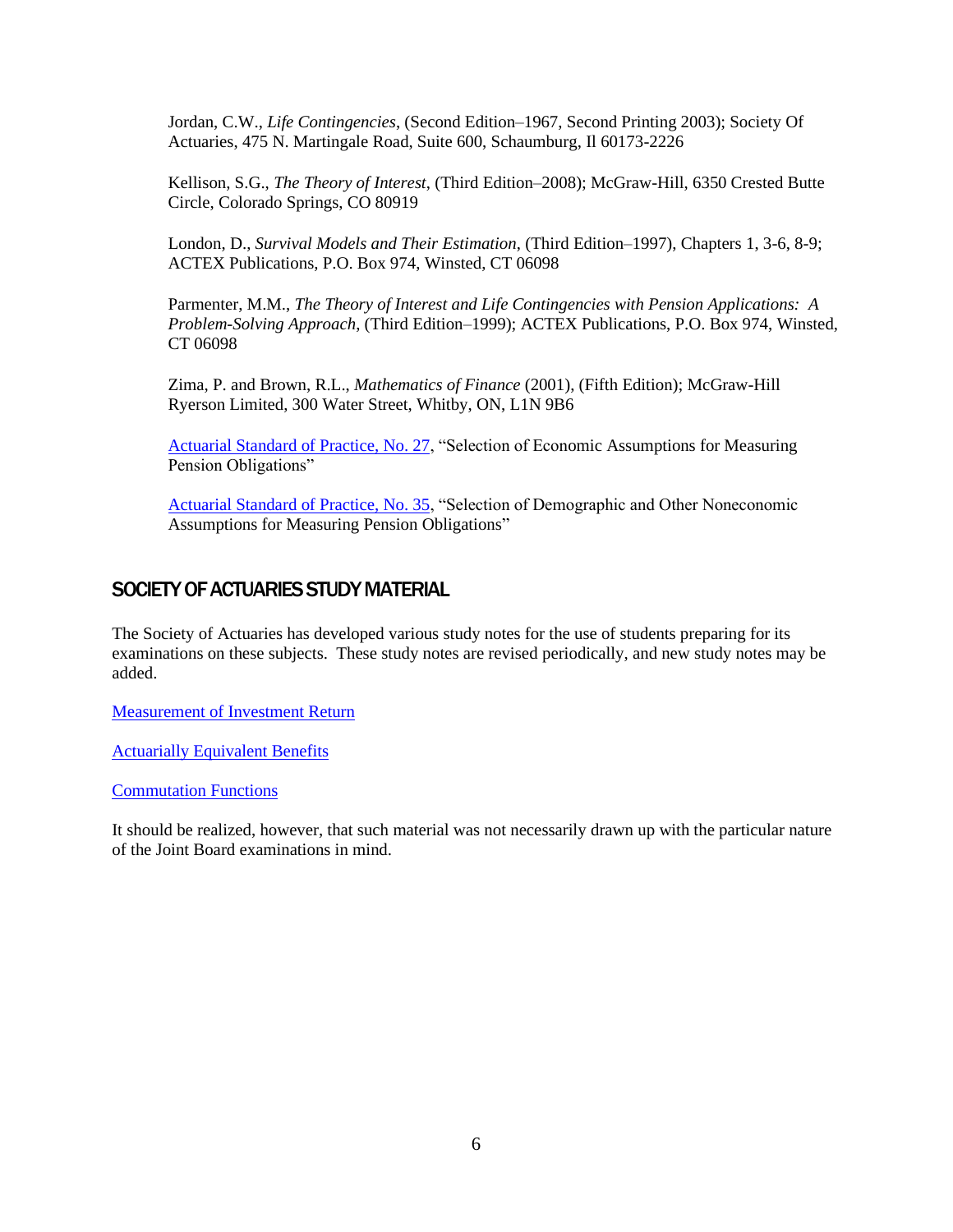# CONDITIONS GENERALLY APPLICABLE TO ALL EA-1 EXAMINATION QUESTIONS

#### **If applicable, the following conditions should be considered a part of the data for each question, unless otherwise stated or implied.**

- (1) The normal retirement age is 65.
- (2) Retirement pensions commence at normal retirement age and are paid monthly for life at the beginning of each month.
- (3) There are no pre-retirement death or disability benefits.
- (4) Actuarial equivalence is based on the mortality table and interest rate assumed for funding purposes.
- (5) Interest rates that are compounded more frequently than annually are expressed as nominal rates.
- (6) Where multiple lives are involved, future lifetimes are assumed to be independent of each other.
- (7) The term "gross single premium" is equivalent to "contract single premium;" the term "net single premium" is equivalent to "single benefit premium;" the term "gross annual premium" is equivalent to "annual contract premium;" the term "net annual premium" is equivalent to "annual benefit premium."
- (8) There are no policy loans in effect.
- (9) For a bond, the face amount and the redemption value are the same.
- (10) Interest rate equals yield rate.
- (11) The term "duration" means "Macaulay duration".

**If applicable, the preceding conditions should be considered a part of the data for each question, unless otherwise stated or implied.**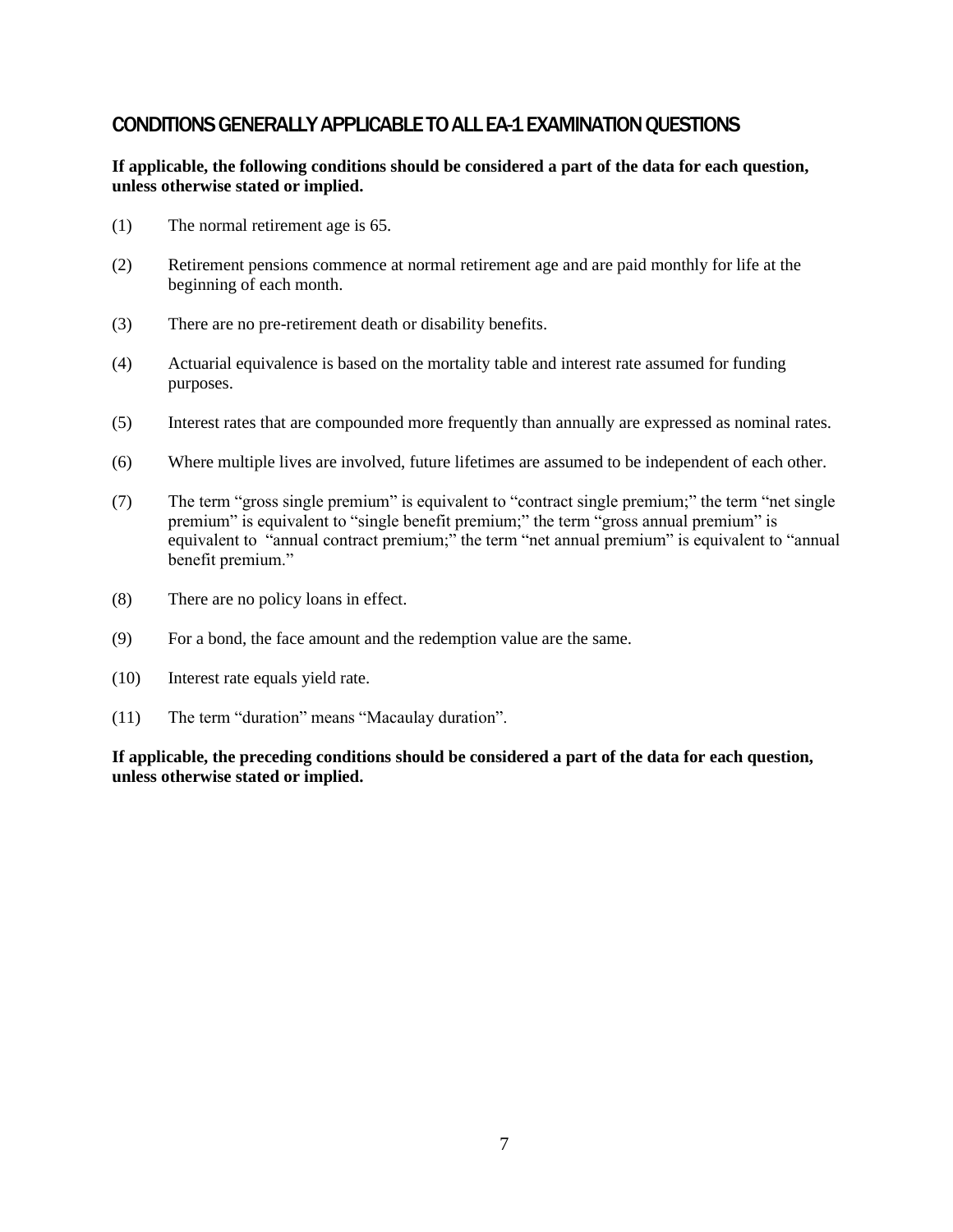# **PENSION EA-2 (SEGMENT L) EXAMINATION MAY 2022**

<span id="page-9-0"></span>The EA-2 (Segment L) examination is two-and-one-half hours in length and covers relevant pension laws (in particular the provisions of the Employee Retirement Income Security Act (ERISA) and related laws, regulations, and rulings) as they affect pension actuarial practice. The EA-2 (Segment L) examination presupposes knowledge of the topics covered in the EA-1 examination.

**Please note that certain topics are tested on both the EA-2 (Segment L) and EA-2 (Segment F) examinations. Questions on the EA-2 (Segment F) examination will focus on the effect of the law on funding requirements. Questions on the EA-2 (Segment L) examination will focus on the effect of the law on non-funding aspects.** 

Questions on the Pension EA-2 (Segment L) examination may contain commutation functions. **Candidates are expected to understand and be able to use commutation functions.** Candidates who are not familiar with commutation functions may wish to read the SOA Study Note ["Commutation Functions.](https://www.soa.org/globalassets/assets/files/edu/edu-2009-fall-ea-sn-com.pdf)"

# **SYLLABUS**

Requirements with respect to vesting, service credits, employee contributions, accrued benefits, normal retirement.

Requirements with respect to and adjustments for early retirement, postponed retirement, joint and survivor annuities, optional forms of distribution, and pre-retirement death benefits.

Determination of benefits, including permitted disparity.

Maximum benefit limitations.

Determination of top-heavy status; additional requirements with respect to top-heavy plans.

Funding-based limits on benefits and benefit accruals under single-employer defined benefit plans.

Adjustable benefits and benefit restrictions under multiemployer plans in endangered or critical status.

Nondiscrimination requirements including those related to plan participation, coverage, and permitted disparity.

Requirements with respect to reporting and disclosure, including underfunded plans, reductions in future benefit accruals, and reportable events.

PBGC premium requirements.

Plan termination requirements including standard and distress terminations, involuntary terminations, missing participants, guaranteed benefits, allocation of assets, plan liability and employer liability.

Withdrawal liability under multiemployer plans.

Prohibited transactions and fiduciary standards.

Excise taxes other than for funding requirements.

Standards of performance and professional conduct for enrolled actuaries.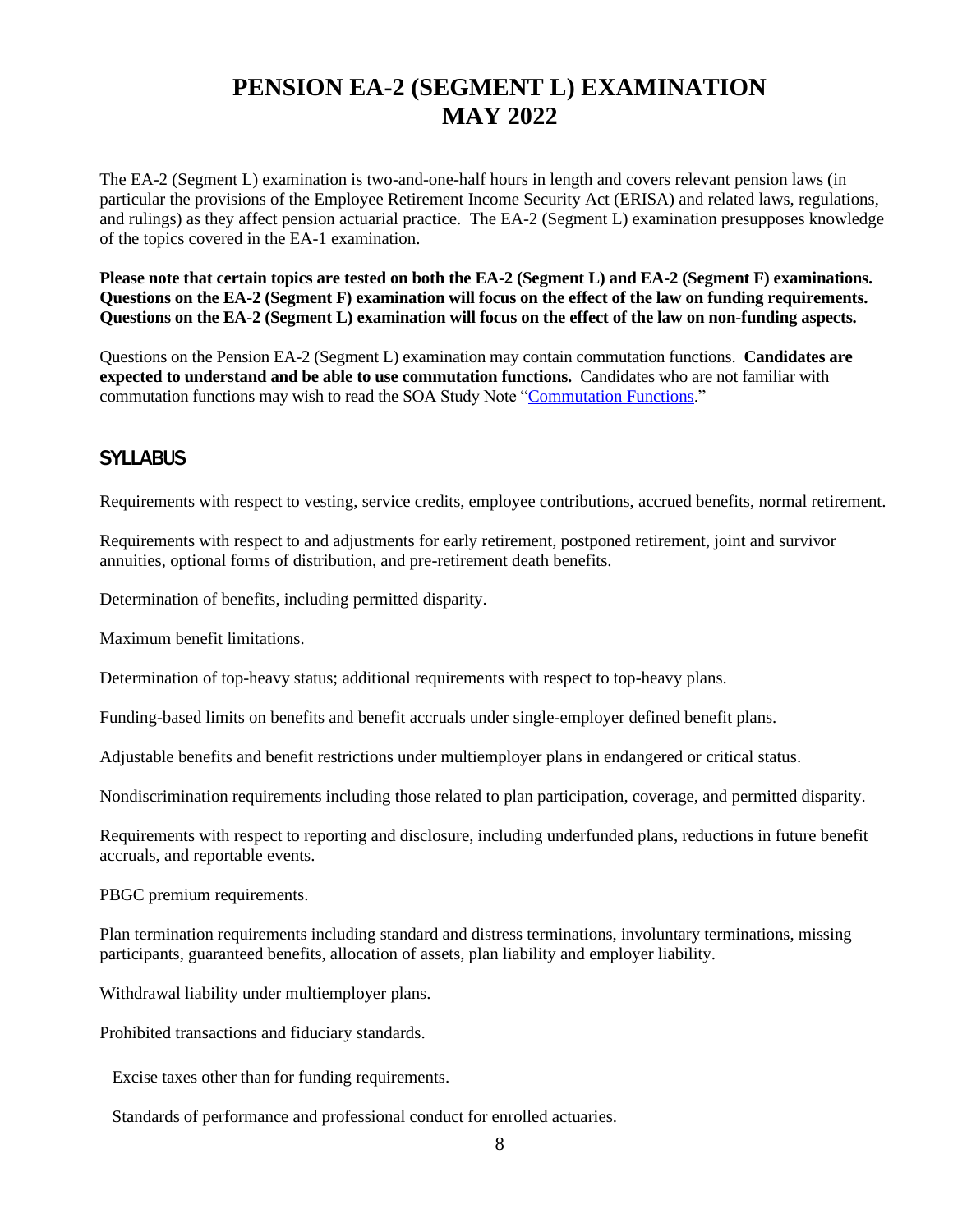# SUGGESTED READINGS FOR EA-2 (SEGMENT L)

Pension law and IRS promulgations can be found in publications of Warren, Gorham & Lamont, Commerce Clearing House, Maxwell Macmillan, Research Institute of America, and similar organizations. This list is not meant to describe or modify the syllabus listed above.

#### **TITLE I OF THE EMPLOYEE RETIREMENT INCOME SECURITY ACT OF 1974, ALL AS AMENDED THROUGH NOVEMBER 30, 2021**

- 3 Definitions (excluding (1), (32), (33), (36), (37)(E)-(G), (40), (43) and (44))
- 101 Duty of Disclosure and Reporting (excluding subsections (g), (h), (i), (m), and (n))
- 102 Contents of summary plan description (SPD)
- 103 Contents of annual report (Form 5500)
- 104 Furnishing annual report and SPD
- 105 Pension benefit statements (excluding subsections (a)(1)(A), (a)(2)(B), (a)(2)(C), and (a)(2)(D))
- 107 Retention of Records
- 209 Recordkeeping and reporting requirements
- 403 Establishment of trust
- 404 Fiduciary duties (excluding subsections (c) and (e))
- 406 Prohibited transactions
- 408 Exemptions from prohibited transactions
- 502(c) Civil penalties (but only subsections  $(c)(1) (4)$ ,  $(6)$  and  $(8)$ )

Title IV of Employee Retirement Income Security Act of 1974 (ERISA), as amended through November 30, 2021.

PBGC Comprehensive Premium Filing Instructions for 2021 Plan Years

Current IRS Form 5330, including instructions

- Line  $3 /$  Schedule C Tax on prohibited transactions (Sections 4975(a) and (b))
- Line  $14 /$  Schedule I Tax on reversion of qualified plan assets to an employer (Section 4980)
- Line  $15 /$  Schedule J Tax on failure to provide notice of significant reduction in future accruals (Section 4980F)

#### **INTERNAL REVENUE CODE SECTIONS, ALL AS AMENDED THROUGH NOVEMBER 30, 2021**

- 318 Constructive Ownership of Stock
- 401 Qualified Plans definition (excluding subsections  $(f),(g),(i),(m),(n),$  and  $(p)$ )
- 410 Minimum Participation Standards (excluding subsections (c) and (d))
- 411 Minimum Vesting Standards (excluding subsection (e))
- 413 Collectively Bargained Plans, etc.
- 414 Definitions and Special Rules controlled group, multiemployer, mergers, HCE, SLOB, compensation (excluding subsections  $(d)$ ,  $(e)$ ,  $(u)$ , and  $(w)$ )
- 415 Limitations on benefits & contributions (excluding subsections (m) and (n))
- 416 Top heavy rules
- 417 Minimum Survivor Annuity Requirements
- 420 Transfers of excess pension assets to retiree health or applicable life insurance accounts
- 432(a) General rules
- $432(c)(1)$  Funding improvement plan for multiemployer plans in endangered status
- 432(d) Rules of operation during adoption and improvement periods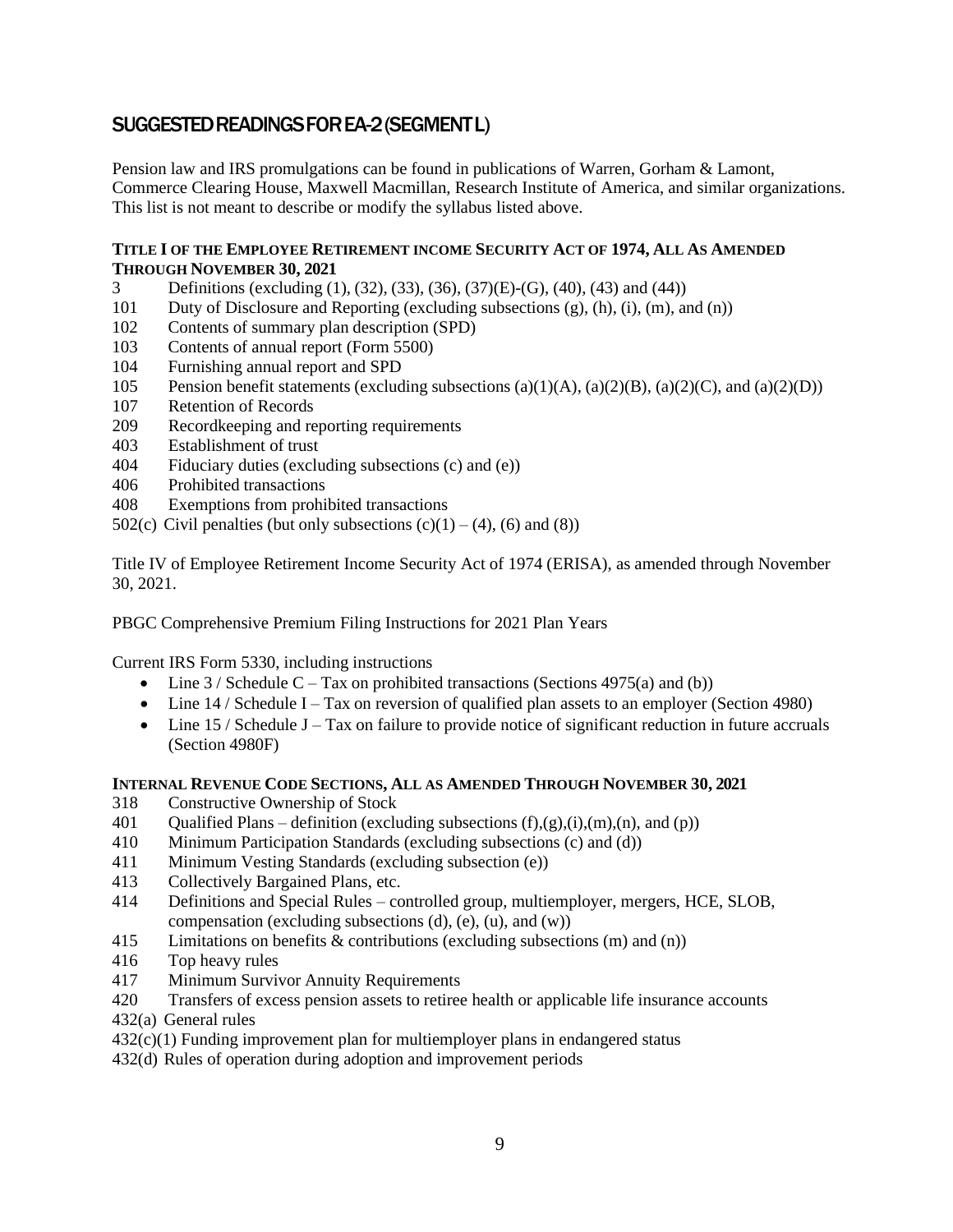- 432(e) Rehabilitation plans for multiemployer plans in critical status (including only subsections (1),  $(3)(A)$ ,  $(6)$ ,  $(8)(A)$ ,  $(8)(B)$ , and  $(9)(A)$
- 432(f) Rules of operation during adoption and rehabilitation period
- 436 Funding based limits on benefits and benefit accruals under single employer defined benefit plans
- 1563 Definitions and Special Rules
- 4974 Excise Tax on Certain Accumulations in Qualified Retirement Plans
- 4975 Tax on Prohibited Transactions
- 4980 Tax on Reversion of Qualified Plan Assets to Employer
- 4980F Failure of Applicable Plans Reducing Benefit Accruals to Satisfy Notice Requirements
- 6057 Annual Registration
- 6058 Information Required in Connection with Certain Plans of Deferred Compensation
- 6059 Periodic Report of Actuary

Joint Board regulations (20 CFR Part 901.20) governing the performance of actuarial services under ERISA

Treasury Department Circular No. 230 (31 CFR Part 10) Section 10.3

# IRS PROMULGATIONS

#### **REGULATIONS**

- 1.401(a)-1 Normal retirement age
- $1.401(a)(4)$  Nondiscrimination requirements
- 1.401(a)(9) Minimum Distribution (-1, -2, -3, -6 except  $Q&A-12$  and  $Q&A-16$ )
- 1.401(a)(26) Minimum participation requirements
- 1.401(*1*) Permitted disparity
- 1.410(b) Minimum coverage requirements
- 1.411(a)(13)-1 Hybrid plans
- 1.411(b)(5)-1 Reduction in rate of benefit accrual under a defined benefit plan (excluding 1.411(b)(5)-  $1(e)(3)(vi)$ , Transitional amendments needed to satisfy the market rate of return rules)
- 1.411(d)-2 Nonforfeitability of benefits, termination or partial termination of a plan
- 1.411(d)-3 Section 411(d)(6) protected benefits
- 1.411(d)-4 Section  $411(d)(6)$  protected benefits
- $1.414(q)$ -1T Highly compensated employees
- 1.414(s)-1 Definition of Compensation
- 1.415(a)-1 General rules with respect to limitations on benefits and compensations under qualified plans
- 1.415(b)-1 Limitations for defined benefit plans
- 1.415(c)-1 Limitations for defined contribution plans
- 1.415(c)-2 Compensation
- 1.415(d)-1 Cost of living adjustments
- 1.415(f)-1 Aggregating plans
- $1.415(g)-1$  Disqualification of plans and trusts
- 1.415(j)-1 Limitation year
- 1.416-1 Questions and answers to top-heavy plans
- 1.417(a)(3)-1 Required explanation of qualified joint and survivor annuity and qualified preretirement survivor annuity
- 1.436-1(a) Limits on benefits and benefit accruals under single employer defined benefit plans -- General rules
- 1.436-1(b) Limitation on shutdown benefits and other unpredictable contingent event benefits
- 1.436-1(c) Limitations on plan amendments increasing liability for benefits
- 1.436-1(d) Limitation on prohibited payments
- 1.436-1(e) Limitation on benefit accruals for plans with severe funding shortfalls
- 1.436-1(f) Methods to avoid or terminate benefit limitations
- 1.436-1(g) Rules of operation for periods prior to and after certification
- 1.436-1(h) Presumed underfunding for purposes of benefit limitations
- $1.436-1(i)$  Definitions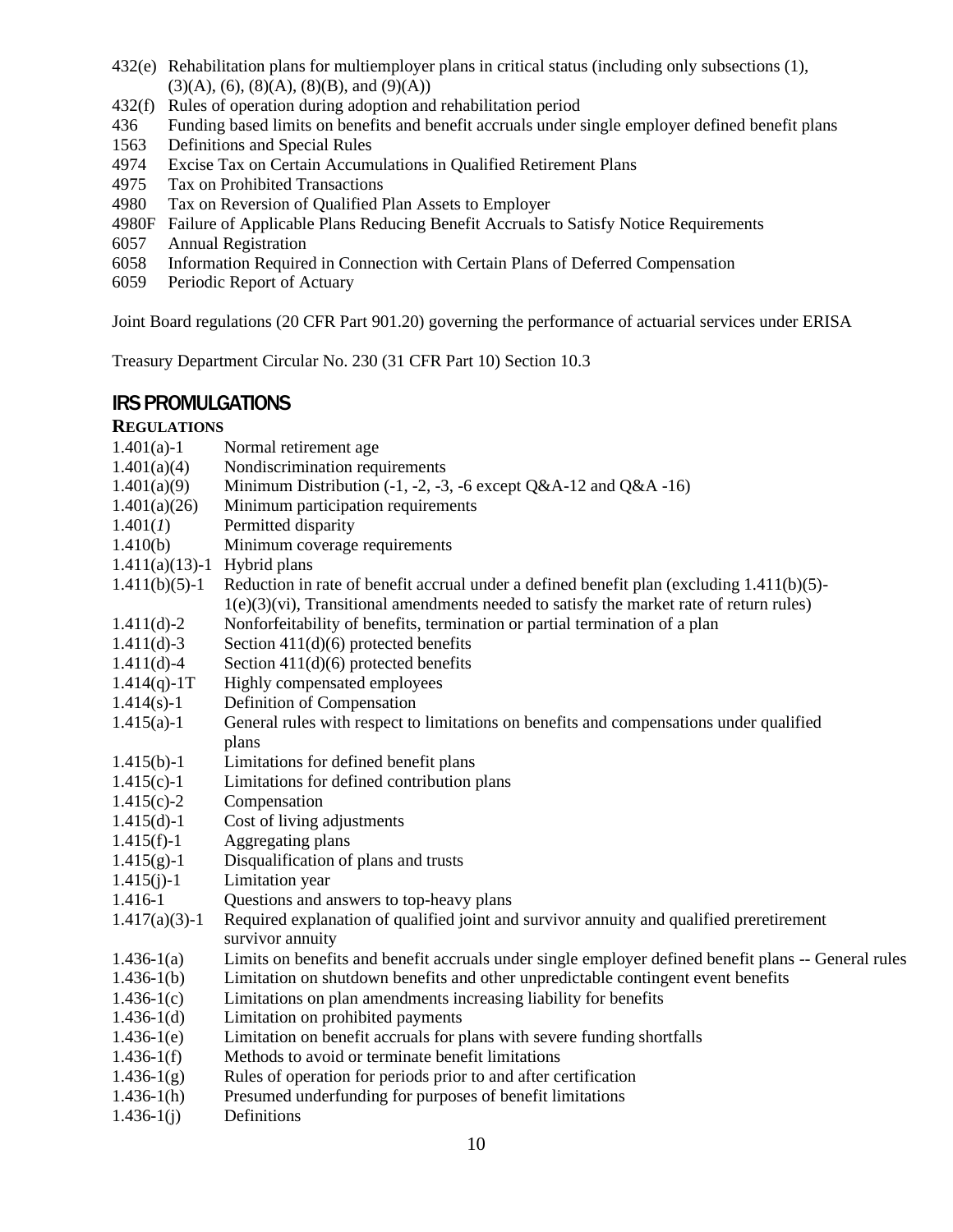- 54.4980F-1 Final regulations implementing section 659 of EGTRRA
- 301.6057-1 Employee retirement benefit plans; identification of participant with deferred vested retirement benefit
- 301.6057-2 Employee retirement benefit plans; notification of change in plan status
- 301.6058-1 Information required in connection with certain plans of deferred compensation
- 301.6059-1 Periodic report of actuary

#### **REVENUE RULINGS**

- 76-259 Pension plan benefits offset by profit-sharing plan benefits
- 81-11 Minimum accrued benefits; fractional rule; break-in service
- 81-140 Suspension of benefits due to reemployment
- 89-60 Interest rates used in determining employees' "accumulated contributions"
- 89-97 Distribution of assets from a terminating plan
- 2002-42 Partial termination merger or conversion of money purchase plan: IRC section 4980F notice and 204(h) of ERISA
- 2002-43 General rules relating to excise tax on prohibited transactions
- 2003-65 Vesting service upon resumption of accruals
- 2003-85 Application of IRC section 4980 excise tax
- 2007-43 Partial termination, turnover
- 2012-4 Rollover from qualified defined contribution plan to qualified defined benefit plan to obtain additional annuity
- 2013-17 Effect of Windsor decision on certain federal tax matters.

#### **NOTICES**

| 97-75   | Guidance relating to the amendments to the minimum distribution requirements of section        |
|---------|------------------------------------------------------------------------------------------------|
|         | $401(a)(9)$ of the Code made by section 1404 of the Small Business Job Protection Act of 1996, |
|         | Pub. L. 104-188                                                                                |
| 2008-30 | Sections III and IV – Guidance on PPA changes to IRC sections $401(a)(11)$ and $417$           |
| 2010-15 | Miscellaneous HEART Act changes                                                                |
| 2014-19 | Application of Windsor decision and Rev. Rul. 2013-17 to qualified retirement plans            |

# PBGC PROMULGATIONS

#### **REGULATIONS**

| 4001 | Terminology                                                     |
|------|-----------------------------------------------------------------|
| 4006 | <b>Premium Rates</b>                                            |
| 4007 | <b>Payment of Premiums</b>                                      |
| 4010 | Annual Financial and Actuarial Information Reporting            |
| 4022 | Benefits Payable in Terminated Single-Employer Plans            |
| 4041 | <b>Termination of Single-Employer Plans</b>                     |
| 4043 | Reportable Events and Certain other Notification Requirements   |
| 4044 | Allocation of Assets in Single-Employer Plans                   |
| 4050 | <b>Missing Participants</b>                                     |
| 4062 | Liability for Termination of Single-Employer Plans              |
| 4211 | Allocating Unfunded Vested Benefits to Withdrawing Employers    |
| 4219 | Notice, Collection, and Redetermination of Withdrawal Liability |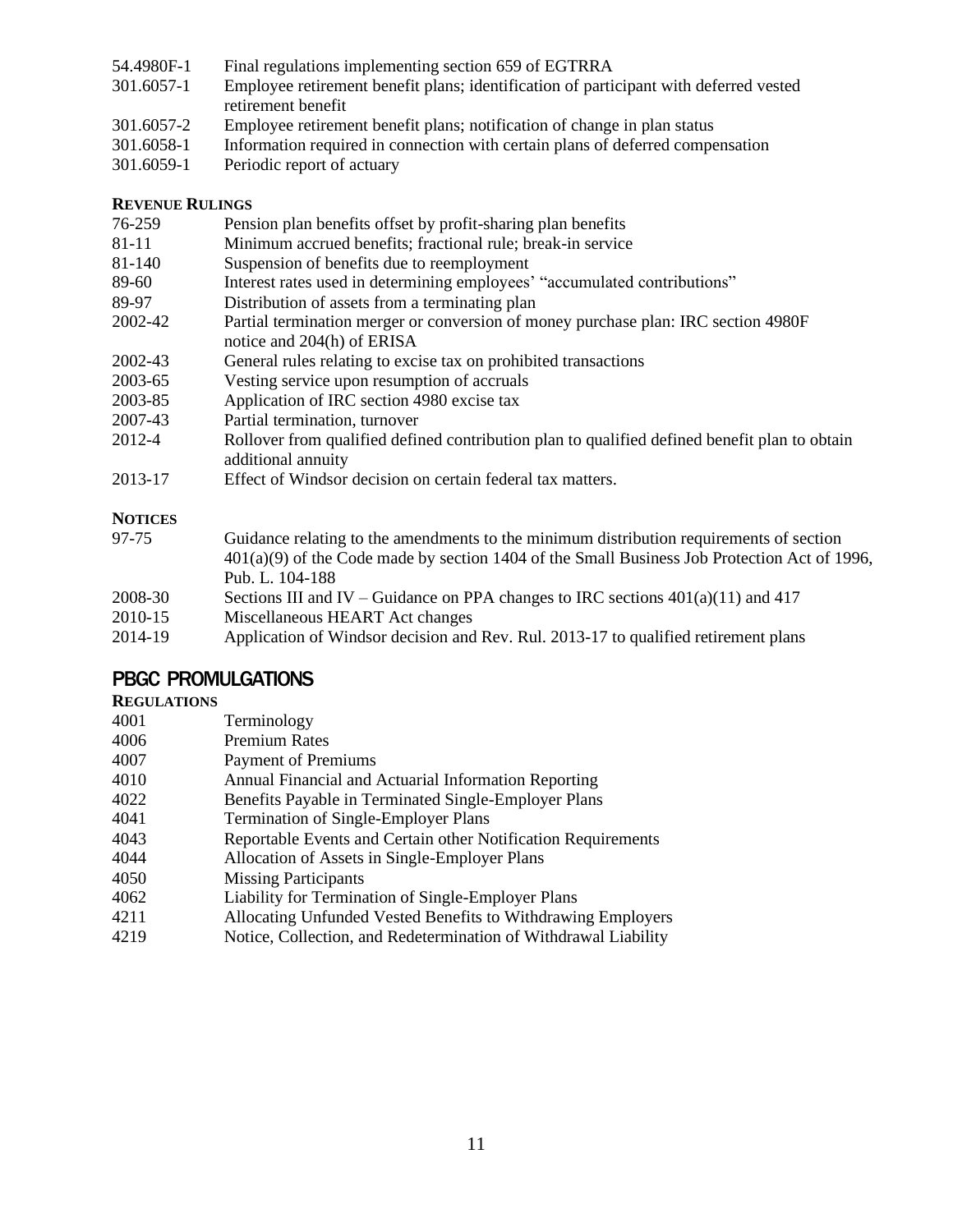# DOL PROMULGATIONS

#### **REGULATIONS**

- 2510.3-2 Definition of pension plans
- 2510.3-21 Definition of fiduciary

#### REPORTING AND DISCLOSURE

- 2520.101-5 Annual funding notice for defined benefit plans
- 2520.101-6 Multiemployer pension plan information made available on request
- 2520.102-2 Style and format of summary plan description
- 2520.102-3 Contents of summary plan description
- 2520.103-1 Contents of the annual report
- 2520.103-10 Annual report financial schedules
- 2520.104-42 Waiver of certain actuarial information in the annual report
- 2520.104-46 Waiver of examination and report of an independent qualified public accountant for employee benefit plans with fewer than 100 participants
- 2520.104a-5 Annual report filing requirements
- 2520.104b-2 Summary plan description
- 2520.104b-3 Summary of material modifications to the plan and changes in the information required to be included in the SPD
- 2520.107-1 Use of electronic media for maintenance and retention of records

#### PARTICIPATION AND VESTING

2530.203-3 Suspension of pension benefits upon reemployment of retirees

#### FIDUCIARY RESPONSIBILITY

- 2550.403a-1 Establishment of trust
- 2550.403b-1 Exemptions from trust requirement
- 2550.404a-4 Selection of annuity providers safe harbor for individual account plans
- 2550.408b-2 General statutory exemption for services or office space
- 2550.408c-2 Compensation for services

#### ADMINISTRATION AND ENFORCEMENT

86 FR 2964,

2971-2973 Federal Civil Penalties Inflation Adjustment Act Catch-Up Adjustments for ERISA penalties under the Title I sections listed above (see the final regulation in the Federal Register for 29 CFR 2575.1 through .3)

#### **INTERPRETIVE BULLETINS**

| 2509.75-2             | <b>Prohibited Transactions</b>                                             |
|-----------------------|----------------------------------------------------------------------------|
| 2509.75-4             | Indemnification of fiduciaries                                             |
| 2509.75-5 & 2509.75-8 | Questions and answers relating to fiduciary responsibility                 |
| 2509.75-6             | Section $408(c)(2)$ of ERISA                                               |
| 2509.75-9             | Guidelines on independence of accountant retained by employee benefit plan |
| 2509.95-1             | Fiduciary standard under ERISA when selecting an annuity provider for a    |
|                       | defined benefit pension plan                                               |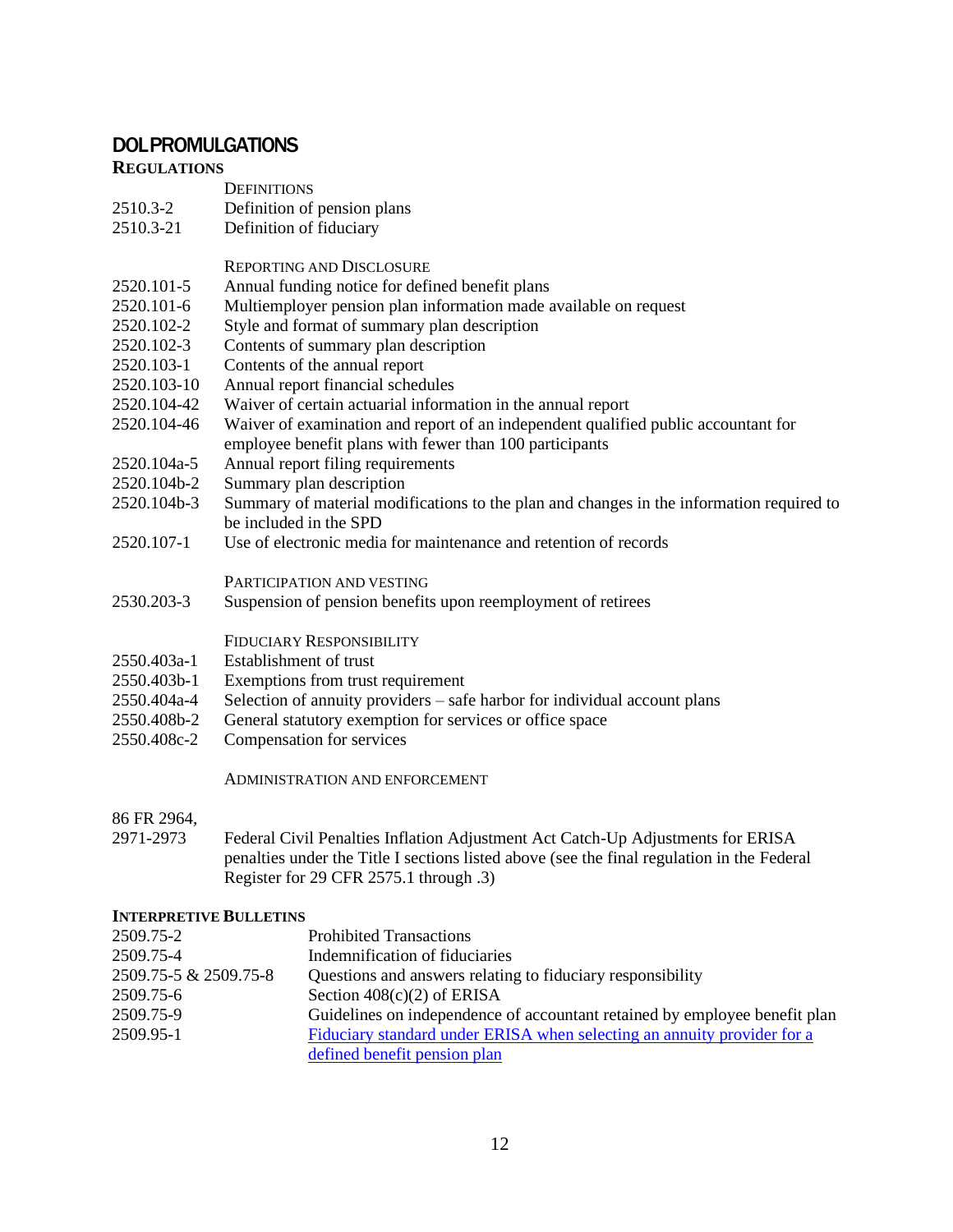#### **FIELD ASSISTANCE BULLETINS**

2013-01 ERISA's Annual Funding Notice Requirements Following the Moving Ahead for Progress in the 21st Century Act 2015-01 ERISA's Annual Funding Notice Requirements Following the Highway and Transportation Funding Act of 2014

#### SOCIETY OF ACTUARIES STUDY MATERIAL

The Society of Actuaries has developed various study notes for the use of students preparing for its examinations on these subjects. These study notes are revised periodically, and new study notes may be added.

[Pension Plan Terminations](https://www.soa.org/globalassets/assets/files/edu/edu-2009-fall-ea2b-sn.pdf)

[Contributory Pension Plans after OBRA '89](https://www.soa.org/globalassets/assets/files/edu/edu-2009-fall-ea2b-02-sn.pdf)

[Tax Forms](https://www.soa.org/globalassets/assets/files/edu/edu-e2b-tax-form.pdf) 

[Summary of Economic Growth and Tax Relief Reconciliation Act of 2001 \(EGTRRA\) Provisions](https://www.soa.org/globalassets/assets/files/edu/edu-2009-fall-ea2b-04-sn.pdf)  Relating to Pension and Profit-Sharing Plans

[Penalty Taxes under the U.S. Internal Revenue Code](https://www.soa.org/globalassets/assets/files/edu/edu-2009-fall-ea2b-2a-sn.pdf) 

[Commutation Functions](https://www.soa.org/globalassets/assets/files/edu/edu-2009-fall-ea-sn-com.pdf) 

It should be realized, however, that such material was not necessarily drawn up with the particular nature of the Joint Board examinations in mind.

The Society of Actuaries also suggests the following text:

McGinn, Daniel F., *Multi-employer Retirement Plans: Handbook for the 21st Century (2003)*; International Foundation of Employee Benefits; P.O. Box 69, Brookfield, WI 53008

### AMERICAN SOCIETY OF PENSION PROFESSIONALS AND ACTUARIES STUDY MATERIAL

The American Society of Pension Professionals and Actuaries (ASPPA) suggest the following books. These books, while not designed specifically for the examination, cover much of the syllabus and more.

McGhie, G. N., *The Defined Benefit Answer Book* (Current Edition), Aspen Publishers; 7201 McKinney Circle; P.O. Box 990; Frederick, MD 21701

Tripodi, Sal L., *The ERISA Outline Book*, (Current Edition)

The ERISA Outline Book is available from [ASPPA.](http://www.asppa.org/Resources/Publications)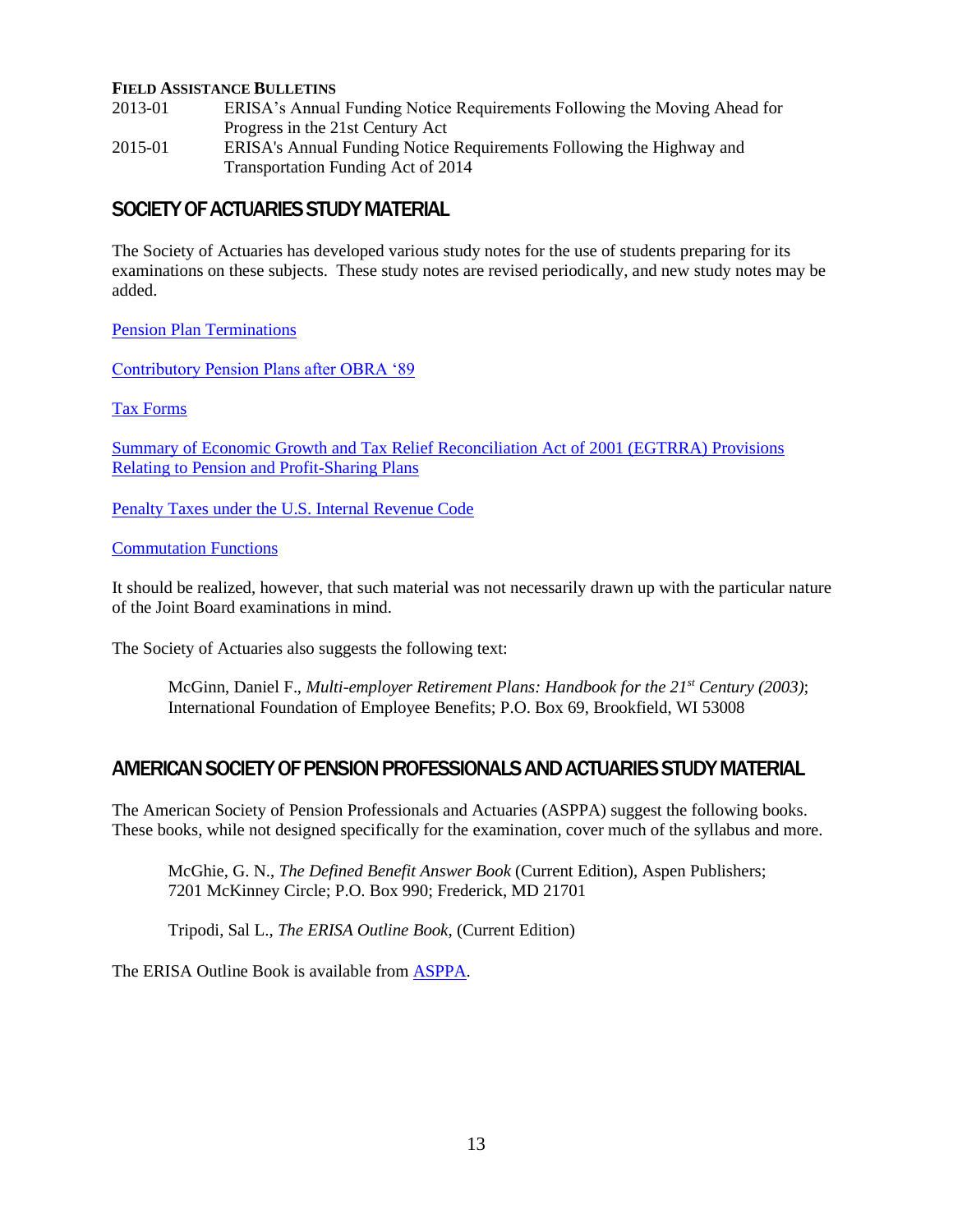# CONDITIONS GENERALLY APPLICABLE TO ALL EA-2 (SEGMENT L) EXAMINATION QUESTIONS

**If applicable, the following conditions should be considered a part of the data for each question, unless otherwise stated or implied.** 

**For purposes of this examination, IRS, Treasury and PBGC releases granting disaster relief should be ignored.** 

#### GENERAL CONDITIONS REGARDING PLAN PROVISIONS

- (1) "Plan" or "pension plan" means a defined benefit pension plan.
- (2) The plan is qualified under IRC section 401. Thus, for example, any benefit formulas should be understood to be limited by other plan provisions required by the Code.
- (3) The normal retirement age is 65.
- (4) Retirement pensions commence at normal retirement age and are paid monthly for the life of the retiree at the beginning of each month.
- (5) The plan covers all active employees of the employer; there is no age or service requirement for participation. Thus, when referring to active employees, the terms "employee" and "participant" are synonymous.
- (6) There are no, and never have been any, mandatory or voluntary employee contributions.
- (7) Service for purposes of vesting and benefit accrual is credited on the basis of time elapsed since date of hire.
- (8) When the normal retirement benefit is computed as a dollar amount, or as a percentage of compensation, for each year of service, the accrued benefit is defined likewise.
- (9) Actuarial equivalence is based on the mortality table and interest rate assumed for funding purposes.
- (10) Qualified joint and survivor annuities, qualified pre-retirement survivor annuities, and any other specified forms of payment are provided in such manner that they result in no cost to the employer.
- (11) The plan has not been amended since its effective date.
- (12) The adoption date of any plan or amendment is the same as its effective date.
- (13) The terms "applicable mortality (table)" and "applicable interest (rate)" are as defined in IRC section 417(e)(3).
- (14) The plan is not an applicable defined benefit plan described in IRC section  $411(a)(13)(C)$  unless otherwise stated.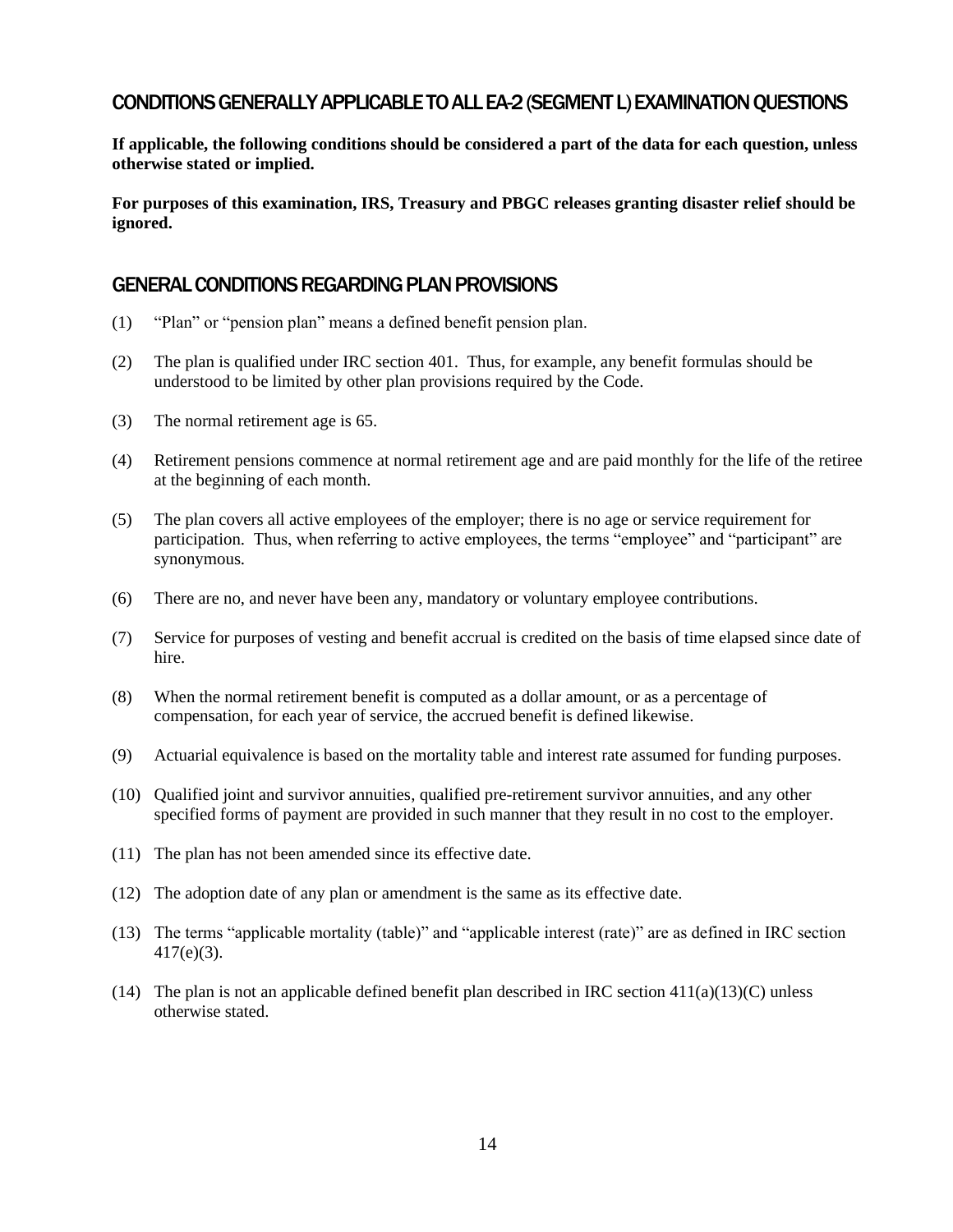# GENERAL CONDITIONS REGARDING FUNDING

- (15) Any actuarial valuation encompasses not only all active employees but also retired employees, beneficiaries, alternate payees, and former employees entitled to vested deferred pensions.
- (16) The terms "value of plan assets," "actuarial value of assets," and "market value of assets" mean the values developed for purposes of IRC section 412, 430, and 431 before being adjusted for items such as the existing credit balance, funding standard carryover balance, prefunding balance, or the outstanding balances of certain bases.
- (17) All actuarial assumptions are deemed "reasonable" and meet the "best estimate" criterion.
- (18) For a statutory hybrid (cash balance) plan, hypothetical accounts are assumed to be calculated in the following manner:
	- Pay credits are added annually to the hypothetical accounts at the end of the plan year.
	- Interest credits are added annually to the hypothetical accounts at the end of the plan year.
	- Interest credits are calculated using the hypothetical accounts as of the beginning of the plan year.

 The values of the hypothetical accounts at the beginning of a plan year are equal to the values of the hypothetical accounts at the end of the prior plan year.

### GENERAL CONDITIONS REGARDING NONDISCRIMINATION TESTING

- (19) For purposes of nondiscrimination testing under IRC section  $401(a)(4)$ , grouping of allocation rates or accrual rates has not been used.
- (20) For purposes of coverage testing under IRC section 410(b), "snapshot" testing is not used and permitted disparity is not imputed.

### GENERAL CONDITIONS REGARDING BENEFIT RESTRICTIONS

- (21) AFTAPs have been certified on a timely basis.
- (22) The plan has provisions for automatically restoring accruals ceased due to the application of IRC section 436, to the extent permitted by regulations, and the plan's actuary has provided the required certification to permit such restoration.

### MISCELLANEOUS GENERAL CONDITIONS

- (23) All plan provisions and funding comply with all temporary and final regulations under the Internal Revenue Code and ERISA, as amended through November 30, 2021, and proposed regulations as listed in the Suggested Readings.
- (24) The plan is sponsored by a single employer; the sponsoring employer is a taxable entity and is not a member of a controlled group.
- (25) The plan is not established or maintained in connection with a collectively bargained agreement.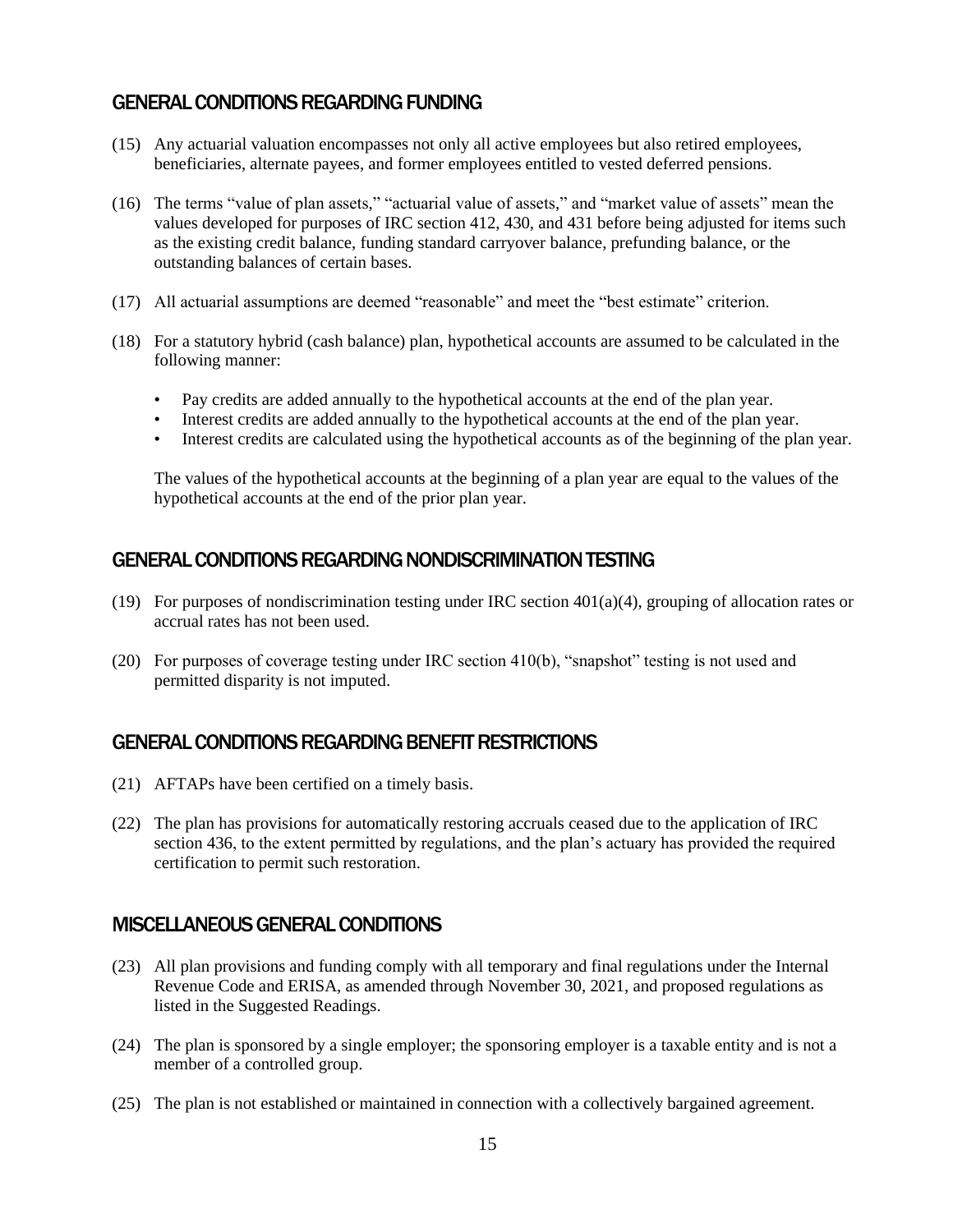- (26) Employees subject to a collective bargaining agreement are non-professional. If employees covered by a collective bargaining agreement are covered by the plan, their coverage is pursuant to that collective bargaining agreement.
- (27) The plan year, the employer's limitation year, and the employer's tax year are all the calendar year.
- (28) The employer has never maintained a defined contribution plan or another defined benefit plan. No employee has been covered by a defined contribution or defined benefit plan that is required to be aggregated with his employer's plans for purposes of IRC section 415.
- (29) Where IRC section 401(a)(17) applies, compensation does not exceed these limits unless sufficient information to apply the limits is provided.
- (30) Benefits do not exceed IRC section 415 limits unless sufficient information to apply these limits is provided.
- (31) The plan is covered by the PBGC.
- (32) All union plans are collectively bargained and all union employees are subject to collective bargaining.
- (33) The plan sponsor is not now, and never has been, in bankruptcy.
- (34) The PBGC has determined that a terminated plan was terminated for a legitimate business purpose.
- (35) References to law and regulation section numbers are for clarity and can be assumed to be correct.
- (36) Even if not so, assume all due dates are NOT Saturdays, Sundays, or holidays.
- (37) Disregard any industry-specific rules. Furthermore, plans are not eligible for PPA delayed effective dates (PPA sections 104-106).
- (38) The plan has not been top-heavy in any year.
- (39) A multiemployer plan has never applied for approval to suspend benefits as provided in IRC section 432(e)(9).
- (40) A multiemployer plan is not in "Endangered Status", "Seriously Endangered Status", "Critical Status", or "Critical and Declining Status" for the plan year or any prior plan year unless sufficient information to determine the status is provided.
- (41) A multiemployer plan has never applied for approval to receive a special financial assistance from the PBGC as provided in IRC section 432(k) and ERISA section 4262.

**If applicable, the preceding conditions should be considered a part of the data for each question, unless otherwise stated or implied.**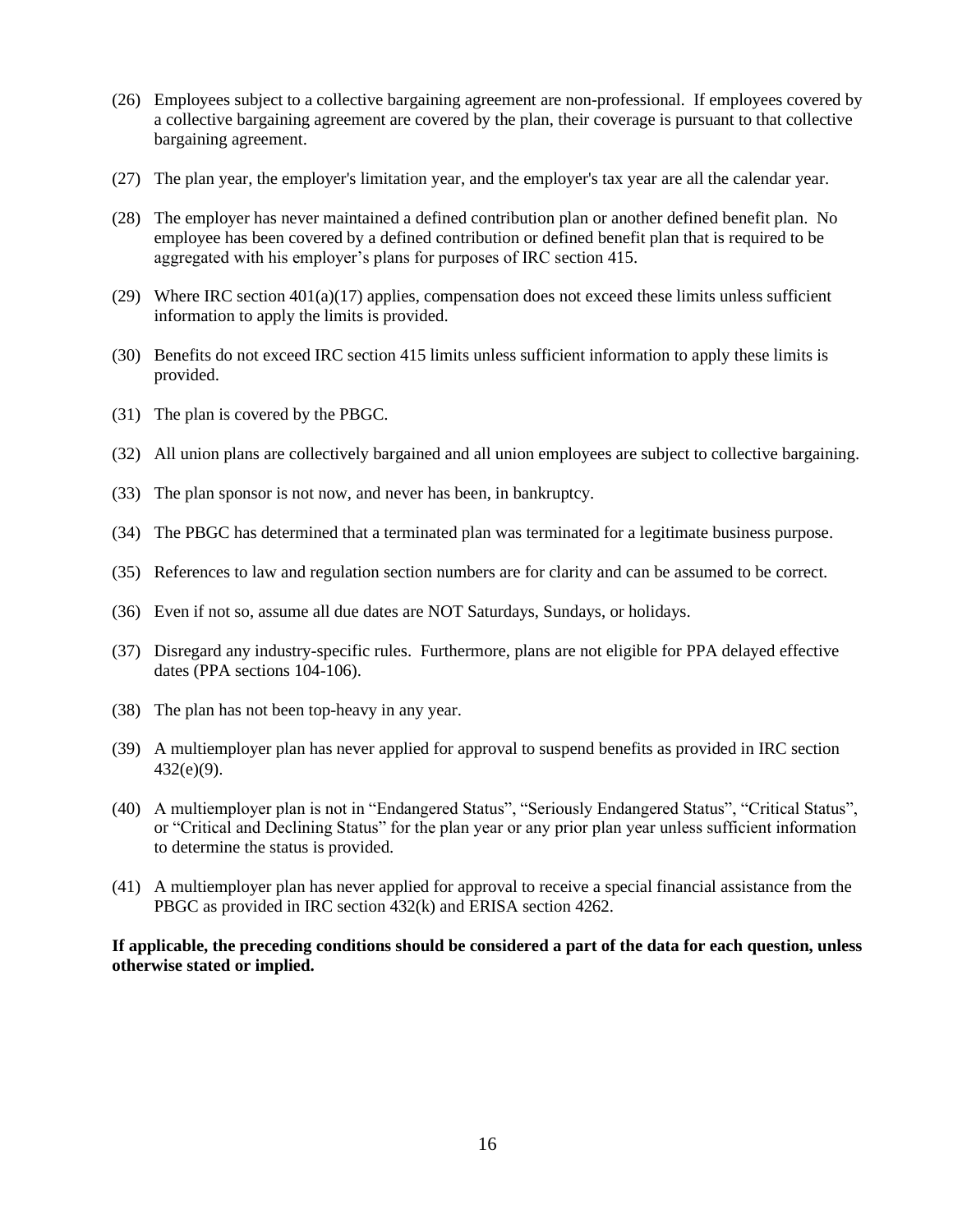#### **LIMITS AND TABLES (Included with the 2022 EA-2 (Segment L) examination)**

| <b>Compensation Limit</b><br>IRC section $401(a)(17)$ |         |  |  |
|-------------------------------------------------------|---------|--|--|
| Year                                                  | Limit   |  |  |
| 2009-2011                                             | 245,000 |  |  |
| 2012                                                  | 250,000 |  |  |
| 2013                                                  | 255,000 |  |  |
| 2014                                                  | 260,000 |  |  |
| 2015-2016                                             | 265,000 |  |  |
| 2017                                                  | 270,000 |  |  |
| 2018                                                  | 275,000 |  |  |
| 2019                                                  | 280,000 |  |  |
| 2020                                                  | 285,000 |  |  |
| 2021                                                  | 290,000 |  |  |
| 2022                                                  | 305,000 |  |  |

| <b>Maximum Benefit Limit</b><br>IRC section 415(b) |         |  |  |
|----------------------------------------------------|---------|--|--|
| 2009-2011                                          | 195,000 |  |  |
| 2012                                               | 200,000 |  |  |
| 2013                                               | 205,000 |  |  |
| 2014-2016                                          | 210,000 |  |  |
| 2017                                               | 215,000 |  |  |
| 2018                                               | 220,000 |  |  |
| 2019                                               | 225,000 |  |  |
| 2020-2021                                          | 230,000 |  |  |
| 2022                                               | 245,000 |  |  |

| <b>Nondiscriminatory Classification Test</b><br>IRC section 410(b) |             |               |  |  |
|--------------------------------------------------------------------|-------------|---------------|--|--|
| Nonhighly compensated                                              |             |               |  |  |
| employee                                                           |             |               |  |  |
| concentration                                                      | Safe harbor | Unsafe harbor |  |  |
| percentage                                                         | percentage  | percentage    |  |  |
| $0 - 60$                                                           | 50.00       | 40.00         |  |  |
| 61                                                                 | 49.25       | 39.25         |  |  |
| 62                                                                 | 48.50       | 38.50         |  |  |
| 63                                                                 | 47.75       | 37.75         |  |  |
| 64                                                                 | 47.00       | 37.00         |  |  |
| 65                                                                 | 46.25       | 36.25         |  |  |
| 66                                                                 | 45.50       | 35.50         |  |  |
| 67                                                                 | 44.75       | 34.75         |  |  |
| 68                                                                 | 44.00       | 34.00         |  |  |
| 69                                                                 | 43.25       | 33.25         |  |  |
| 70                                                                 | 42.50       | 32.50         |  |  |
| 71                                                                 | 41.75       | 31.75         |  |  |
| 72                                                                 | 41.00       | 31.00         |  |  |
| 73                                                                 | 40.25       | 30.25         |  |  |
| 74                                                                 | 39.50       | 29.50         |  |  |
| 75                                                                 | 38.75       | 28.75         |  |  |
| 76                                                                 | 38.00       | 28.00         |  |  |
| 77                                                                 | 37.25       | 27.25         |  |  |
| 78                                                                 | 36.50       | 26.50         |  |  |
| 79                                                                 | 35.75       | 25.75         |  |  |
| 80                                                                 | 35.00       | 25.00         |  |  |
| 81                                                                 | 34.25       | 24.25         |  |  |
| 82                                                                 | 33.50       | 23.50         |  |  |
| 83                                                                 | 32.75       | 22.75         |  |  |
| 84                                                                 | 32.00       | 22.00         |  |  |
| 85                                                                 | 31.25       | 21.25         |  |  |
| 86                                                                 | 30.50       | 20.50         |  |  |
| 87                                                                 | 29.75       | 20.00         |  |  |
| 88                                                                 | 29.00       | 20.00         |  |  |
| 89                                                                 | 28.25       | 20.00         |  |  |
| 90                                                                 | 27.50       | 20.00         |  |  |
| 91                                                                 | 26.75       | 20.00         |  |  |
| 92                                                                 | 26.00       | 20.00         |  |  |
| 93                                                                 | 25.25       | 20.00         |  |  |
| 94                                                                 | 24.50       | 20.00         |  |  |
| 95                                                                 | 23.75       | 20.00         |  |  |
| 96                                                                 | 23.00       | 20.00         |  |  |
| 97                                                                 | 22.25       | 20.00         |  |  |
| 98                                                                 | 21.50       | 20.00         |  |  |
| 99                                                                 | 20.75       | 20.00         |  |  |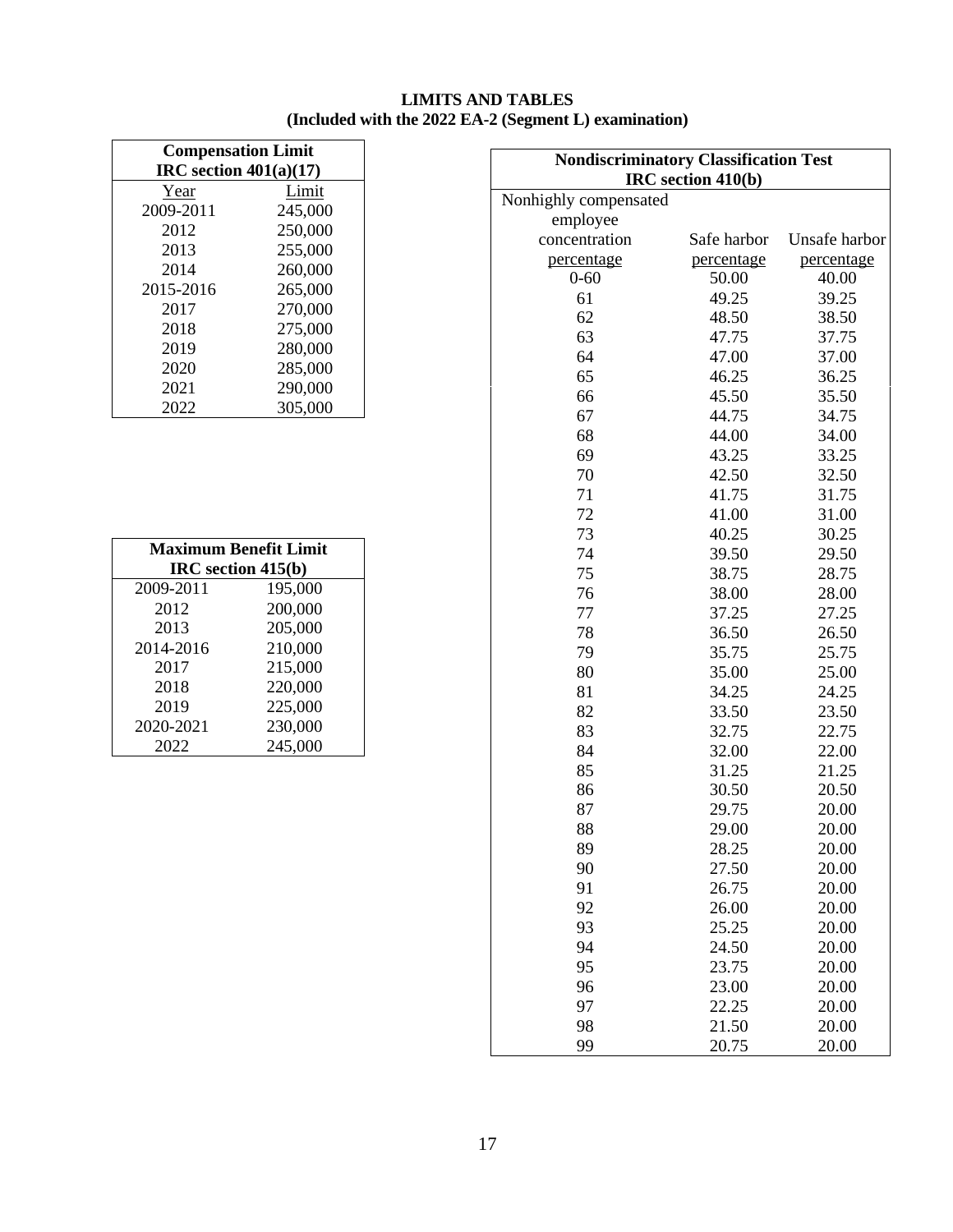| <b>Permitted Disparity Tables IRC section 401(l)</b> |                |                                      |         |                         |
|------------------------------------------------------|----------------|--------------------------------------|---------|-------------------------|
| Annual factor in maximum excess allowance            |                |                                      |         |                         |
|                                                      |                | and maximum offset allowance percent |         |                         |
| Age at benefit                                       |                |                                      |         |                         |
| Commencement                                         | <b>SSRA 65</b> | <b>SSRA 66</b>                       | SSRA 67 | <b>Simplified Table</b> |
| 70                                                   | 1.209          | 1.101                                | 1.002   | 1.048                   |
| 69                                                   | 1.096          | 0.998                                | 0.908   | 0.950                   |
| 68                                                   | 0.996          | 0.907                                | 0.825   | 0.863                   |
| 67                                                   | 0.905          | 0.824                                | 0.750   | 0.784                   |
| 66                                                   | 0.824          | 0.750                                | 0.700   | 0.714                   |
| 65                                                   | 0.750          | 0.700                                | 0.650   | 0.650                   |
| 64                                                   | 0.700          | 0.650                                | 0.600   | 0.607                   |
| 63                                                   | 0.650          | 0.600                                | 0.550   | 0.563                   |
| 62                                                   | 0.600          | 0.550                                | 0.500   | 0.520                   |
| 61                                                   | 0.550          | 0.500                                | 0.475   | 0.477                   |
| 60                                                   | 0.500          | 0.475                                | 0.450   | 0.433                   |
| 59                                                   | 0.475          | 0.450                                | 0.425   | 0.412                   |
| 58                                                   | 0.450          | 0.425                                | 0.400   | 0.390                   |
| 57                                                   | 0.425          | 0.400                                | 0.375   | 0.368                   |
| 56                                                   | 0.400          | 0.375                                | 0.344   | 0.347                   |
| 55                                                   | 0.375          | 0.344                                | 0.316   | 0.325                   |

| <b>FICA Taxable Wage Base</b> |         |
|-------------------------------|---------|
| Year                          | Limit   |
| 2009-2011                     | 106,800 |
| 2012                          | 110,100 |
| 2013                          | 113,700 |
| 2014                          | 117,000 |
| 2015-2016                     | 118,500 |
| 2017                          | 127,200 |
| 2018                          | 128,400 |
| 2019                          | 132,900 |
| 2020                          | 137,700 |
| 2021                          | 142,800 |
| 2022                          | 147,000 |

| <b>FICA Taxable Wage Base</b> |         |           | <b>Key Employee Compensation</b> |           |
|-------------------------------|---------|-----------|----------------------------------|-----------|
| Year                          | Limit   |           | <b>IRC</b> section 416           |           |
| 2009-2011                     | 106,800 | Year      | Officer                          | 1\% owner |
| 2012                          | 110,100 | 2009-2011 | 160,000                          | 150,000   |
| 2013                          | 113,700 | 2012-2013 | 165,000                          | 150,000   |
| 2014                          | 117,000 | 2014-2016 | 170,000                          | 150,000   |
| 2015-2016                     | 118,500 | 2017-2018 | 175,000                          | 150,000   |
| 2017                          | 127,200 | 2019      | 180,000                          | 150,000   |
| 2018                          | 128,400 | 2020-2021 | 185,000                          | 150,000   |
| 2019                          | 132,900 | 2022      | 200,000                          | 150,000   |
| - - - -                       |         |           |                                  |           |

| 2022 | 147,000 |           | <b>Highly Compensated Employee</b><br><b>Compensation IRC section 414(q)</b> |  |
|------|---------|-----------|------------------------------------------------------------------------------|--|
|      |         | Year      | Limit                                                                        |  |
|      |         | 2009-2011 | 110,000                                                                      |  |
|      |         | 2012-2014 | 115,000                                                                      |  |
|      |         | 2015-2018 | 120,000                                                                      |  |
|      |         | 2019      | 125,000                                                                      |  |
|      |         | 2020-2021 | 130,000                                                                      |  |
|      |         | 2022      | 135,000                                                                      |  |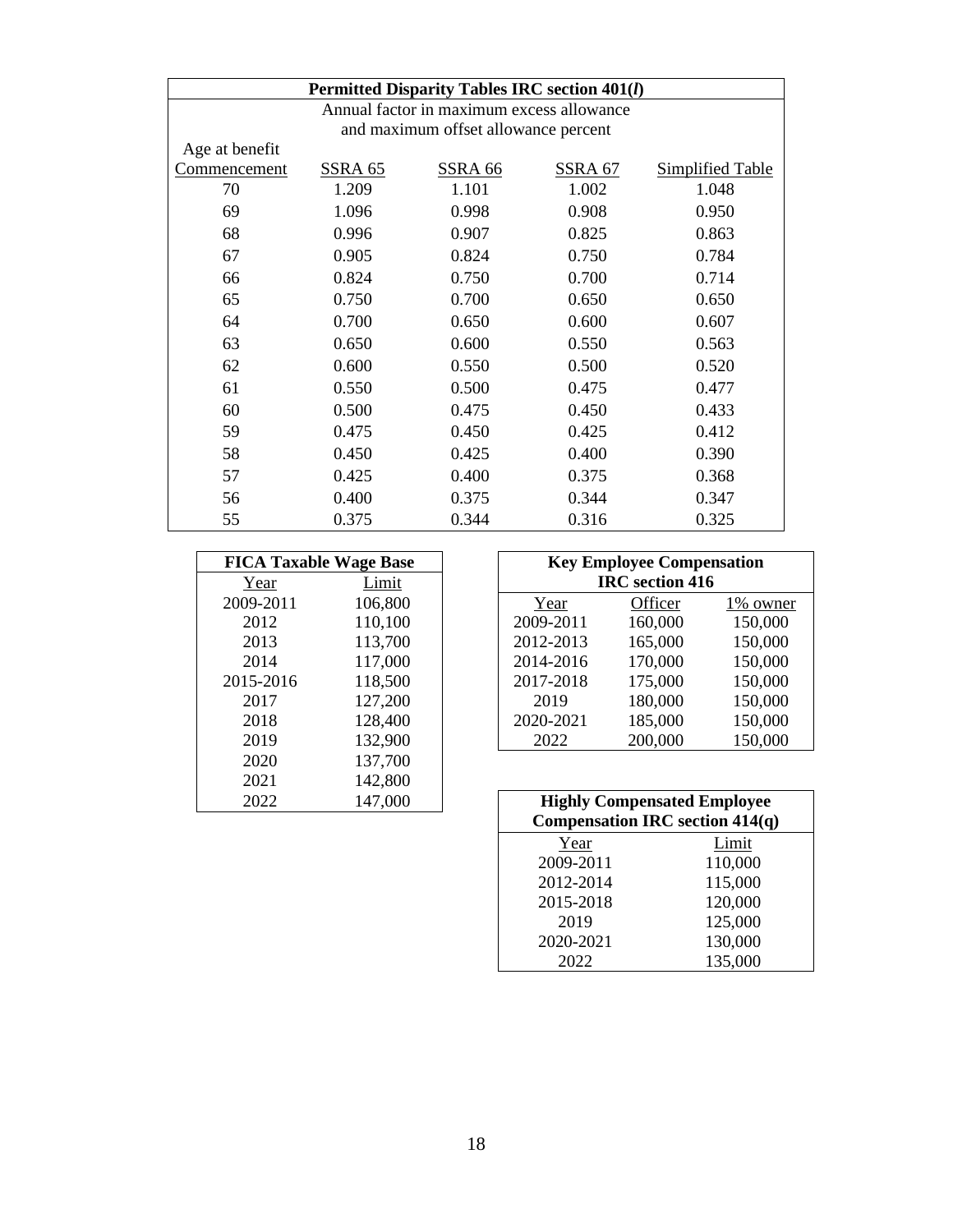| <b>Maximum PBGC Guaranteed Life-Only Annuity at Age 65</b> |                        |  |  |  |
|------------------------------------------------------------|------------------------|--|--|--|
| Year                                                       | <b>Monthly Benefit</b> |  |  |  |
| 2009-2011                                                  | 4,500.00               |  |  |  |
| 2012                                                       | 4,653.41               |  |  |  |
| 2013                                                       | 4,789.77               |  |  |  |
| 2014                                                       | 4,943.18               |  |  |  |
| 2015-2016                                                  | 5,011.36               |  |  |  |
| 2017                                                       | 5,369.32               |  |  |  |
| 2018                                                       | 5,420.45               |  |  |  |
| 2019                                                       | 5,607.95               |  |  |  |
| 2020                                                       | 5,812.50               |  |  |  |
| 2021                                                       | 6,034.09               |  |  |  |
| 2022                                                       | 6,204.55               |  |  |  |

#### **FACTORS USED TO ADJUST MAXIMUM PBGC GUARANTEED BENEFITS FOR PAYMENTS OTHER THAN AS A SINGLE LIFE ANNUITY AT AGE 65**

|            | <b>Commencement Age</b> |                |                                               |               |          |                        |                          |
|------------|-------------------------|----------------|-----------------------------------------------|---------------|----------|------------------------|--------------------------|
| <u>Age</u> | Factor                  |                | <b>Form of Payment</b>                        |               |          |                        |                          |
| 75         | 3.04                    |                | Certain & Life*                               |               |          |                        |                          |
| 74         | 2.76                    | Years          |                                               | <b>Factor</b> |          |                        |                          |
| 73         | 2.48                    | 1              |                                               | 0.995         |          | <b>Form of Payment</b> |                          |
| 72         | 2.21                    | $\overline{c}$ |                                               | 0.990         |          |                        | Joint & Contingent (J&C) |
| 71         | 1.93                    | $\overline{3}$ |                                               | 0.985         |          |                        | with 10 yr               |
| 70         | 1.66                    | 4              |                                               | 0.980         | Percent  | Factor                 | Certain                  |
| 69         | 1.49                    | 5              |                                               | 0.975         | 50%      | 0.900                  | $\times 0.960$           |
| 68         | 1.34                    | 6              |                                               | 0.965         | 66 2/3 % | 0.867                  | $\times 0.970$           |
| 67         | 1.21                    | $\overline{7}$ |                                               | 0.955         | 75%      | 0.850                  | $\times 0.975$           |
| 66         | 1.10                    | 8              |                                               | 0.945         | 100%     | 0.800                  | $\times 0.990$           |
| 65         | 1.00                    | 9              |                                               | 0.935         |          |                        |                          |
| 64         | 0.93                    | 10             |                                               | 0.925         |          |                        |                          |
| 63         | 0.86                    |                |                                               |               |          | <b>Form of Payment</b> |                          |
| 62         | 0.79                    |                | *Reduction decreases by                       |               |          | Joint & Survivor (J&S) |                          |
| 61         | 0.72                    |                | 0.01 per year in excess of 10.                |               | Percent  |                        | Factor                   |
| 60         | 0.65                    |                |                                               |               | 50%      |                        | 1.00                     |
| 59         | 0.61                    |                |                                               |               | 66 2/3 % |                        | 0.93                     |
| 58         | 0.57                    |                |                                               |               | 75%      |                        | 0.90                     |
| 57         | 0.53                    |                | <b>Age Difference For</b>                     |               | 100%     |                        | 0.80                     |
| 56         | 0.49                    |                | <b>J&amp;S</b> and <b>J&amp;C</b> Beneficiary |               |          |                        |                          |
| 55         | 0.45                    | Difference     | Younger                                       | Older         |          |                        |                          |
| 54         | 0.43                    | 1              | 0.99                                          | 1.005         |          |                        |                          |
| 53         | 0.41                    | $\overline{2}$ | 0.98                                          | 1.010         |          |                        |                          |
| 52         | 0.39                    | 3              | 0.97                                          | 1.015         |          |                        |                          |
| 51         | 0.37                    | 4              | 0.96                                          | 1.020         |          |                        |                          |
| 50         | 0.35                    | 5              | 0.95                                          | 1.025         |          |                        |                          |
| 49         | 0.33                    | 6              | 0.94                                          | 1.030         |          |                        |                          |
| 48         | 0.31                    | $\overline{7}$ | 0.93                                          | 1.035         |          |                        |                          |
| 47         | 0.29                    | 8              | 0.92                                          | 1.040         |          |                        |                          |
| 46         | 0.27                    | 9              | 0.91                                          | 1.045         |          |                        |                          |
| 45         | 0.25                    | 10             | 0.90                                          | 1.050         |          |                        |                          |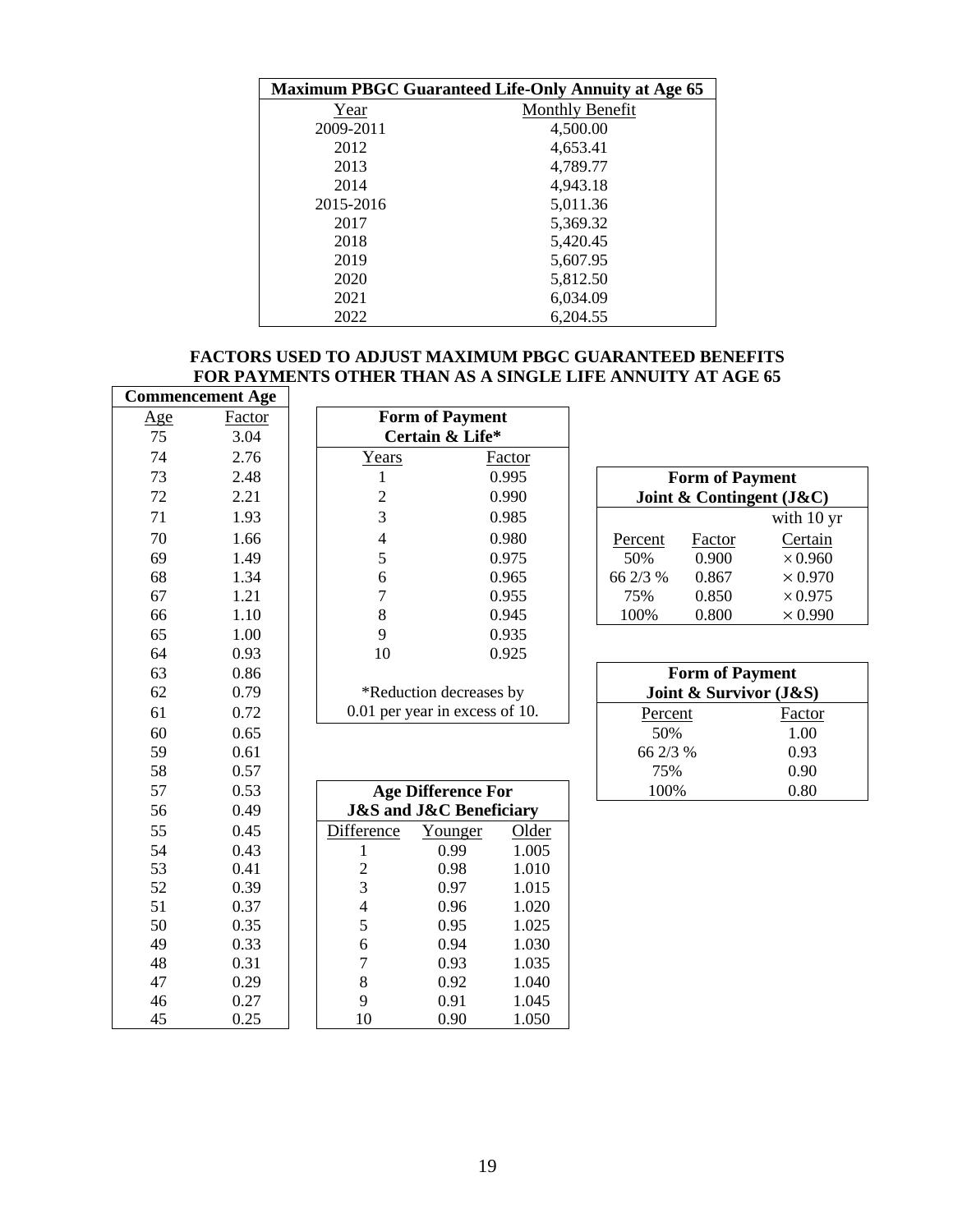| <b>PBGC Premium Rates</b> |                    |                              |             |                            |  |
|---------------------------|--------------------|------------------------------|-------------|----------------------------|--|
|                           |                    | <b>Single Employer Plans</b> |             | <b>Multiemployer Plans</b> |  |
|                           |                    | <b>Variable-Rate Premium</b> |             |                            |  |
| Plan Years                | Per Participant    |                              | Per         |                            |  |
| Beginning                 | Rate for Flat-rate | Rate per                     | Participant | Per Participant Rate for   |  |
| in:                       | Premium            | \$1,000 UVBs                 | Cap         | <b>Flat-rate Premium</b>   |  |
| 2011                      | \$35               | \$9                          | N/A         | \$9                        |  |
| 2012                      | \$35               | \$9                          | N/A         | \$9                        |  |
| 2013                      | \$42               | \$9                          | \$400       | \$12                       |  |
| 2014                      | \$49               | \$14                         | \$412       | \$12                       |  |
| 2015                      | \$57               | \$24                         | \$418       | \$26                       |  |
| 2016                      | \$64               | \$30                         | \$500       | \$27                       |  |
| 2017                      | \$69               | \$34                         | \$517       | \$28                       |  |
| 2018                      | \$74               | \$38                         | \$523       | \$28                       |  |
| 2019                      | \$80               | \$43                         | \$541       | \$29                       |  |
| 2020                      | \$83               | \$45                         | \$561       | \$30                       |  |
| 2021                      | \$86               | \$46                         | \$582       | \$31                       |  |
| 2022                      | \$88               | \$48                         | \$598       | \$32                       |  |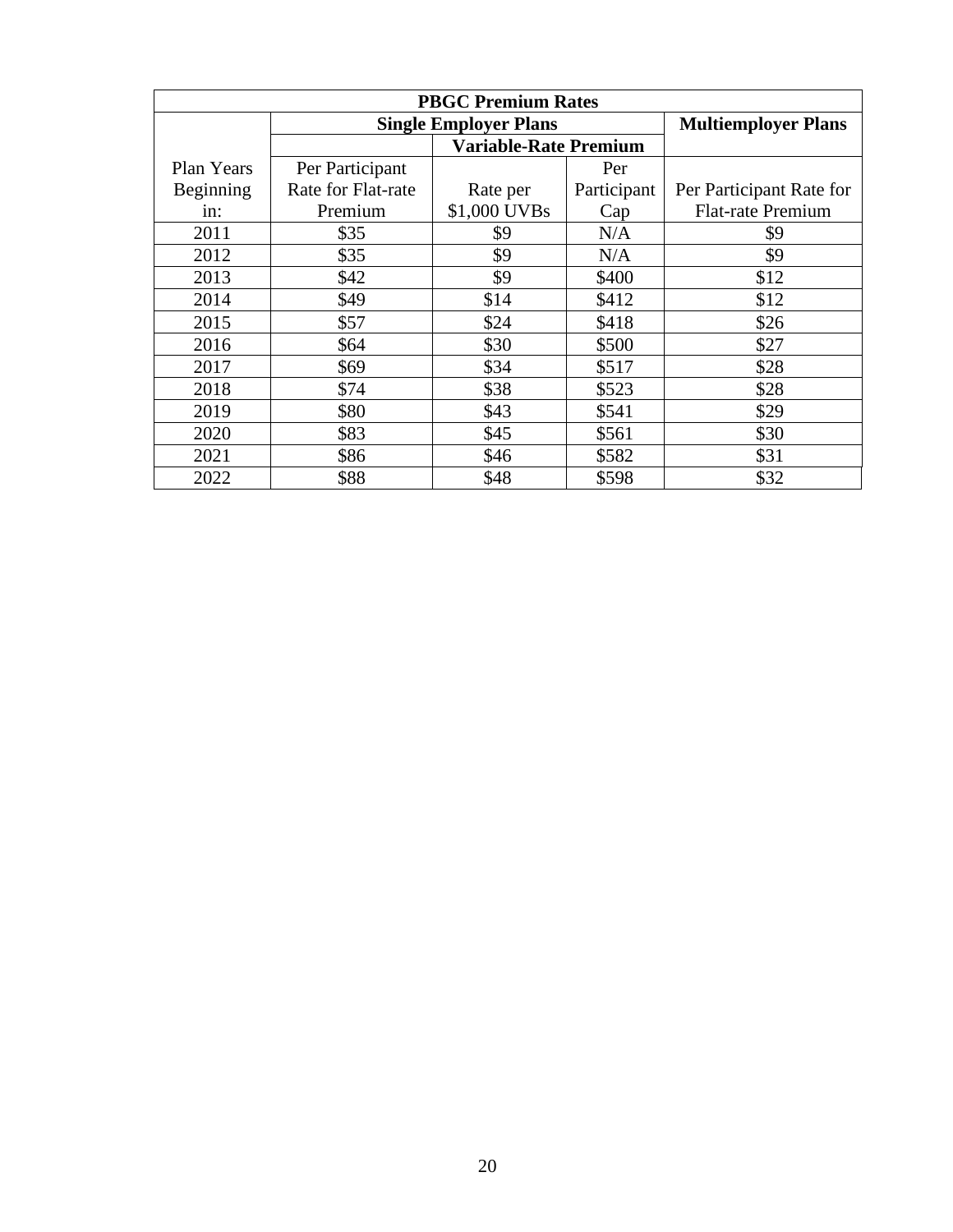# **PENSION EA-2 (SEGMENT F) EXAMINATION NOVEMBER 2022**

<span id="page-22-0"></span>The EA-2 (Segment F) examination is four hours in length and covers the calculation of minimum required contributions and deductible limits under current pension law for both single-employer and multiemployer plans, along with related topics including actuarial mathematics, assumption selection, and excise taxes.

**Please note that EA-2 (Segment F) presupposes knowledge of the topics covered in the EA-1 examination and in the EA-2 (Segment L) examination. Therefore, a candidate taking the EA-2 (Segment F) examination is responsible for all topics covered on the EA-2 (Segment L) examination, even if a particular topic does not appear in the syllabus or the reading list for EA-2 (Segment F). Questions on the EA-2 (Segment F) examination will focus on the effect of the law on funding requirements. Questions on the EA-2 (Segment L) examination will focus on the effect of the law on non-funding aspects.**

Questions on the Pension EA-2 (Segment F) examination may contain commutation functions. **Candidates are expected to understand and be able to use commutation functions**. Candidates who are not familiar with commutation functions may wish to read the SOA Study Note ["Commutation Functions"](https://www.soa.org/globalassets/assets/files/edu/edu-2009-fall-ea-sn-com.pdf).

# **SYLLABUS**

Actuarial cost methods, including unit credit, projected unit credit, entry age normal, individual level premium, aggregate, individual aggregate, attained age normal, frozen initial liability, shortfall, one-year term, and variations thereof.

Determination of the actuarial (i.e. smoothed) value of assets.

Valuation of ancillary benefits.

Selection of assumptions.

Valuation techniques for handling employee contributions.

Effect on valuation results of various patterns of experience, including experience with respect to investment earnings, changes in asset value, mortality, disability, employee turnover, changes in compensation, retirement, choice of retirement options, and Social Security.

Effect on valuation results of changes in plan provisions, actuarial cost methods, asset valuation methods, and actuarial assumptions.

Minimum funding requirements including, but not limited to:

For single employer plans (including multiple employer plans), determination of the minimum required contribution, including calculation of funding target and target normal cost, at-risk provisions, transition rules, effects of IRC section 436 on plan funding, interest stabilization provisions, funding balance(s), and waivers of minimum required contributions.

For multiemployer plans, the basics of the minimum funding standards including those for plans in critical, endangered, or critical and declining status, amortization periods, credit balance, funding standard account, amortization period extensions, and waivers of funding deficiencies.

Required quarterly contributions and liquidity shortfall.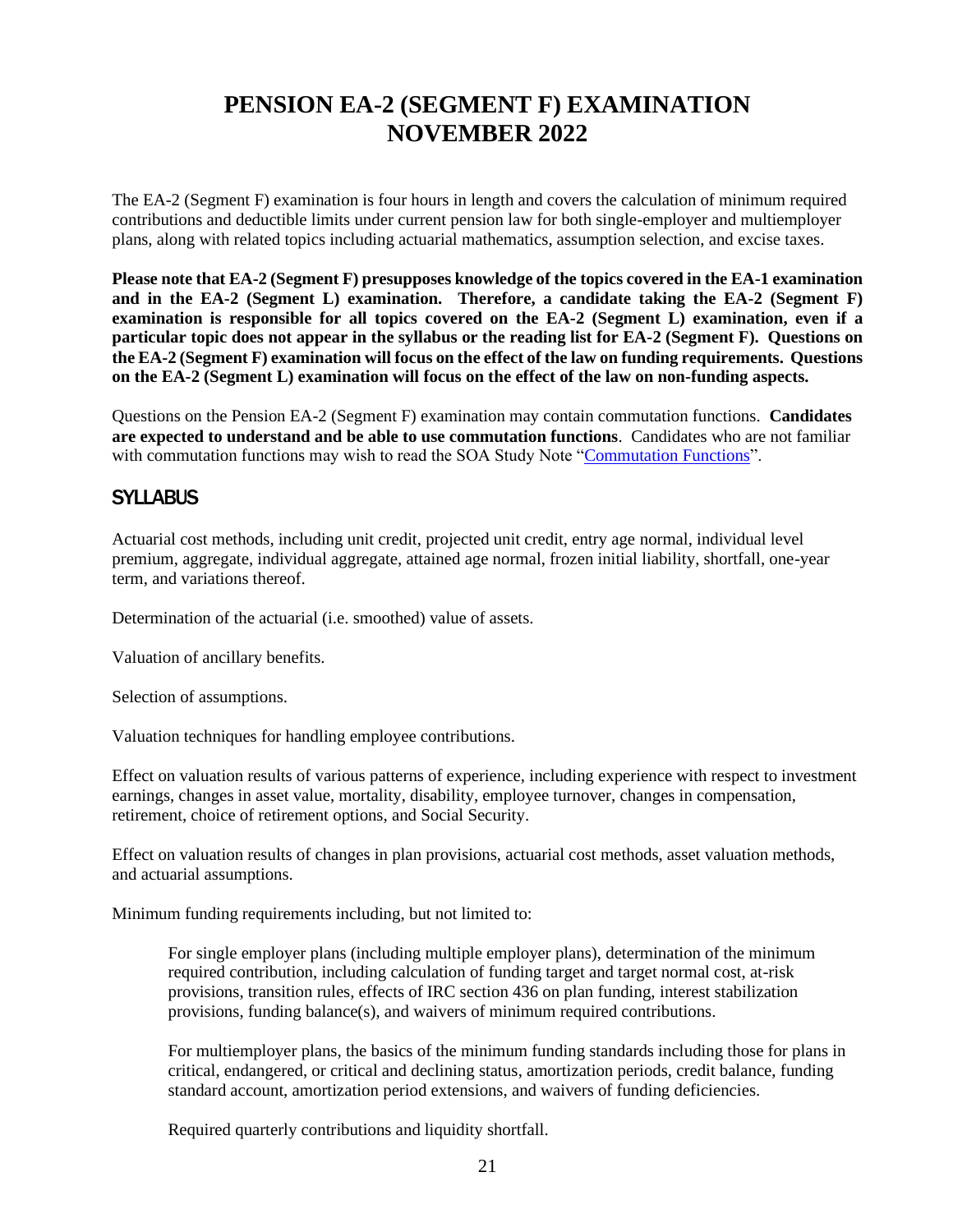Deductible limits for federal income tax purposes.

Penalty taxes for failures to meet minimum funding standards.

# SUGGESTED READINGS FOR EA-2 (SEGMENT F)

The Advisory Committee on Actuarial Examinations believes that most (if not all) of the topics in the syllabus are covered in one or more of the following sources. There is a great deal of overlap among the books listed below. Candidates do not need to use them all. The references listed below are to identify available resources from which the candidate may select. This list is not meant to describe or modify the syllabus listed above. Pension law and IRS promulgations can be found in publications of Warren, Gorham & Lamont, Commerce Clearing House, Maxwell Macmillan, Research Institute of America, and similar organizations.

**Please note that EA-2 (Segment F) presupposes knowledge of the topics covered in the EA-1 examination and in the EA-2 (Segment L) examination. Therefore, a candidate taking the EA-2 (Segment F) examination is responsible for all topics covered on the EA-2 (Segment L) examination, even if a particular topic does not appear in the syllabus or the reading list for EA-2 (Segment F).** 

Aitken, W.H., *A Problem-Solving Approach to Pension Funding and Valuation*, (2nd Edition–1996); ACTEX Publications, P.O. Box 974, Winsted, CT 06098

Anderson, A.W., *Pension Mathematics for Actuaries*, (3rd Edition–2006); ACTEX Publications, P.O. Box 974, Winsted, CT 06098

Berin, B. N., *Fundamentals of Pension Mathematics*, (1989); Society of Actuaries, 475 N. Martingale Road, Suite 600, Schaumburg, IL 60173-2226

Farrimond, W., Mayer, D., Farber, D., and Matray, G., *Actuarial Cost Methods, A Review (3rd Edition– 1999)*; [https://www.asppa.org/news-resources/researchwhite-papers/actuarial-cost-methods-review-](https://www.asppa.org/news-resources/researchwhite-papers/actuarial-cost-methods-review-3rd-edition-1999)[3rd-edition-1999](https://www.asppa.org/news-resources/researchwhite-papers/actuarial-cost-methods-review-3rd-edition-1999)

[Actuarial Standard of Practice No. 4,](http://www.actuarialstandardsboard.org/wp-content/uploads/2013/12/asop004_173-3.pdf) "Measuring Pension Obligations and Determining Pension Plan Cost or Contributions"

[Actuarial Standard of Practice No. 27,](http://www.actuarialstandardsboard.org/wp-content/uploads/2014/02/asop027_172.pdf) "Selection of Economic Assumptions for Measuring Pension Obligations"

[Actuarial Standard of Practice No. 35,](http://www.actuarialstandardsboard.org/wp-content/uploads/2014/02/asop035_1781.pdf) "Selection of Demographic and Other Noneconomic Assumptions for Measuring Pension Obligations"

[Actuarial Standard of Practice No. 51,](http://www.actuarialstandardsboard.org/wp-content/uploads/2017/10/asop051_188.pdf) "Assessment and Disclosure of Risk Associated with Measuring Pension Obligations and Determining Pension Plan Contributions"

Employee Retirement Income Security Act of 1974 (ERISA) sections 206(g), 302, 303, 304, and 305, as amended through May 31, 2022

Current Schedules SB and MB of Form 5500, including instructions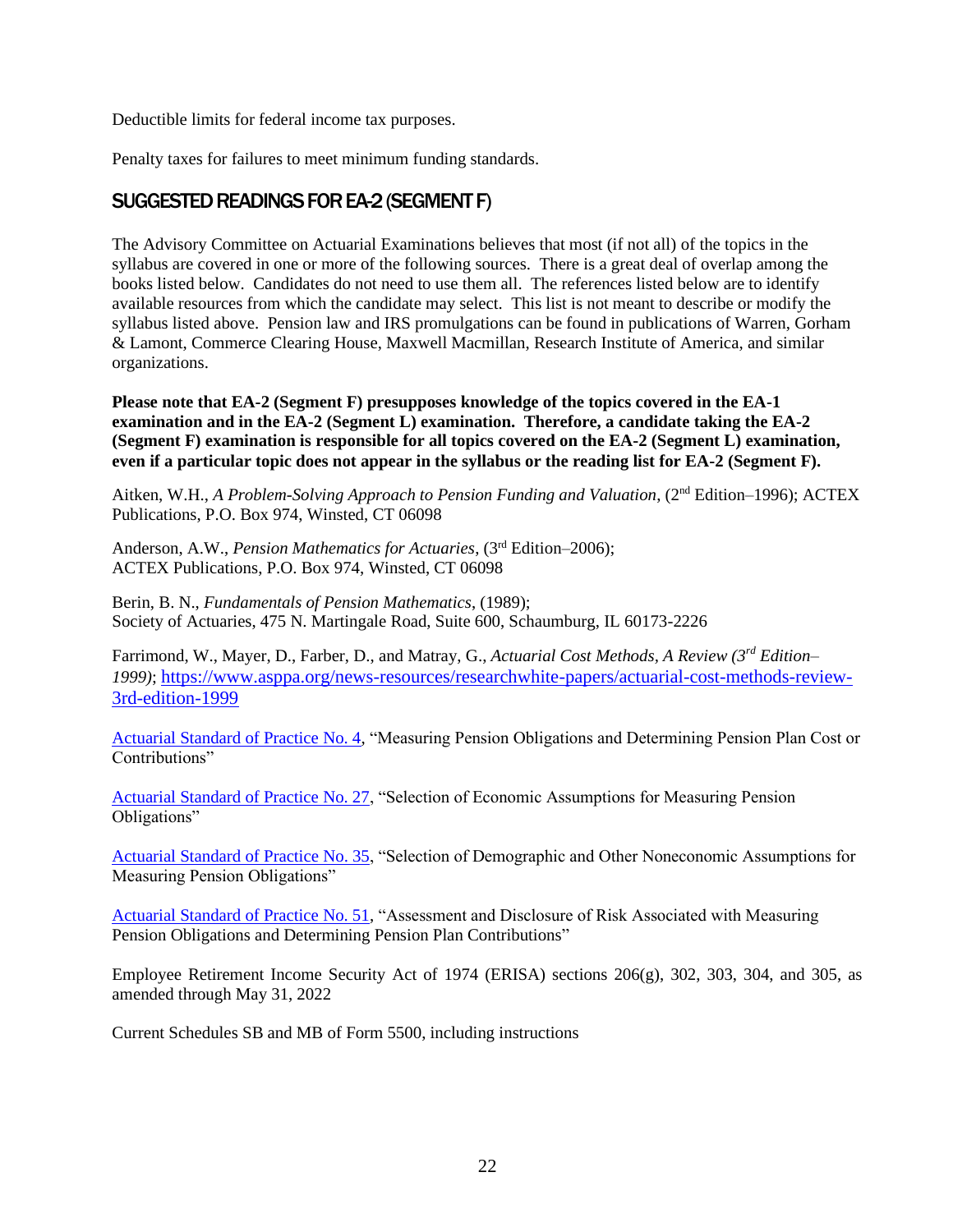Current IRS Form 5330, including instructions

- Line  $1 /$  Schedule A Tax on nondeductible contributions (Section 4972)
- Line  $8 /$  Schedule D Tax on failure to meet minimum funding standards (Sections 4971(a) and (b))
- Line  $9/$  Schedule E Tax on failure to pay liquidity shortfall (Sections 4971(f)(1) and (2))
- Line  $10$  / Schedule F Tax on multiemployer plans in endangered or critical status (Sections 4971(g)(2), (3) and (4))

### **INTERNAL REVENUE CODE SECTIONS, AS AMENDED THROUGH MAY 31, 2022**

| 404    | Deductible employer contributions to a deferred-payment plan                             |
|--------|------------------------------------------------------------------------------------------|
| 412    | Minimum funding standards                                                                |
| 413    | Collectively bargained plans, etc.                                                       |
| 414(l) | Mergers and consolidations of plans or transfers of plan assets                          |
| 417(e) | Restrictions on cash outs                                                                |
| 430    | Minimum funding requirements for single-employer defined benefit pension plans           |
| 431    | Minimum funding requirements for multiemployer defined benefit plans                     |
| 432    | Additional funding rules for multiemployer plans in endangered status or critical status |
| 436    | Funding-based limits on benefits and benefit accruals under single-employer defined      |
|        | benefit plans                                                                            |
| 4971   | Taxes on failure to meet minimum funding standards                                       |
| 4972   | Tax on nondeductible contributions to qualified employer plans                           |
| 6059   | Periodic report of actuary                                                               |
|        |                                                                                          |

#### **REGULATIONS**

| $1.401(a)(2)-1$  | Refund of mistaken contributions and withdrawal liability payments to multiemployer          |
|------------------|----------------------------------------------------------------------------------------------|
|                  | plans                                                                                        |
| $1.404(a) - 14$  | Special rules in connection with ERISA – Deductible Limits                                   |
| $11.412(c) - 12$ | Extension of time to make contributions                                                      |
| $1.412(c)(1)-1$  | Determinations to be made under funding method                                               |
| $1.412(c)(1)-2$  | Shortfall method                                                                             |
| $1.412(c)(2)-1$  | Valuation of plan assets; reasonable actuarial methods                                       |
| $1.412(c)(3)-1$  | Reasonable funding methods                                                                   |
| $1.414(l)-1$     | Mergers and consolidations of plans or transfers of plan assets                              |
| $1.417(e)-1$     | Restrictions and valuations of distributions from plans subject to sections $401(a)(11)$ and |
|                  | 417                                                                                          |
| $1.430(a)-1$     | Determination of minimum required contribution                                               |
| $1.430(d)-1$     | Determination of target normal cost and funding target                                       |
| $1.430(f)-1$     | Effect of prefunding balance and funding standard carryover balance                          |
| $1.430(g)-1$     | Valuation date and valuation of plan assets                                                  |
| $1.430(h)(2)-1$  | Interest rates used to determine present value                                               |
| $1.430(h)(3)-1$  | Mortality tables used to determine present value                                             |
| $1.430(h)(3)-2$  | Substitute mortality tables (sections (a), $(c)(1)$ and $(c)(6)$ only)                       |
| $1.430(i)-1$     | Special rules for plans in at-risk status                                                    |
| $1.430(j)-1$     | Payment of minimum required contributions                                                    |
| $1.431(c)(6)-1$  | Mortality tables used to determine current liability                                         |
| $1.436-1(a)$     | General rules                                                                                |
| $1.436-1(f)$     | Methods to avoid or terminate benefit limitations                                            |
| $1.436-1(j)$     | Definitions                                                                                  |
| 301.6059-1       | Periodic report of actuary                                                                   |
| $54.4971(c)-1$   | Taxes on failure to meet minimum funding standards                                           |
|                  |                                                                                              |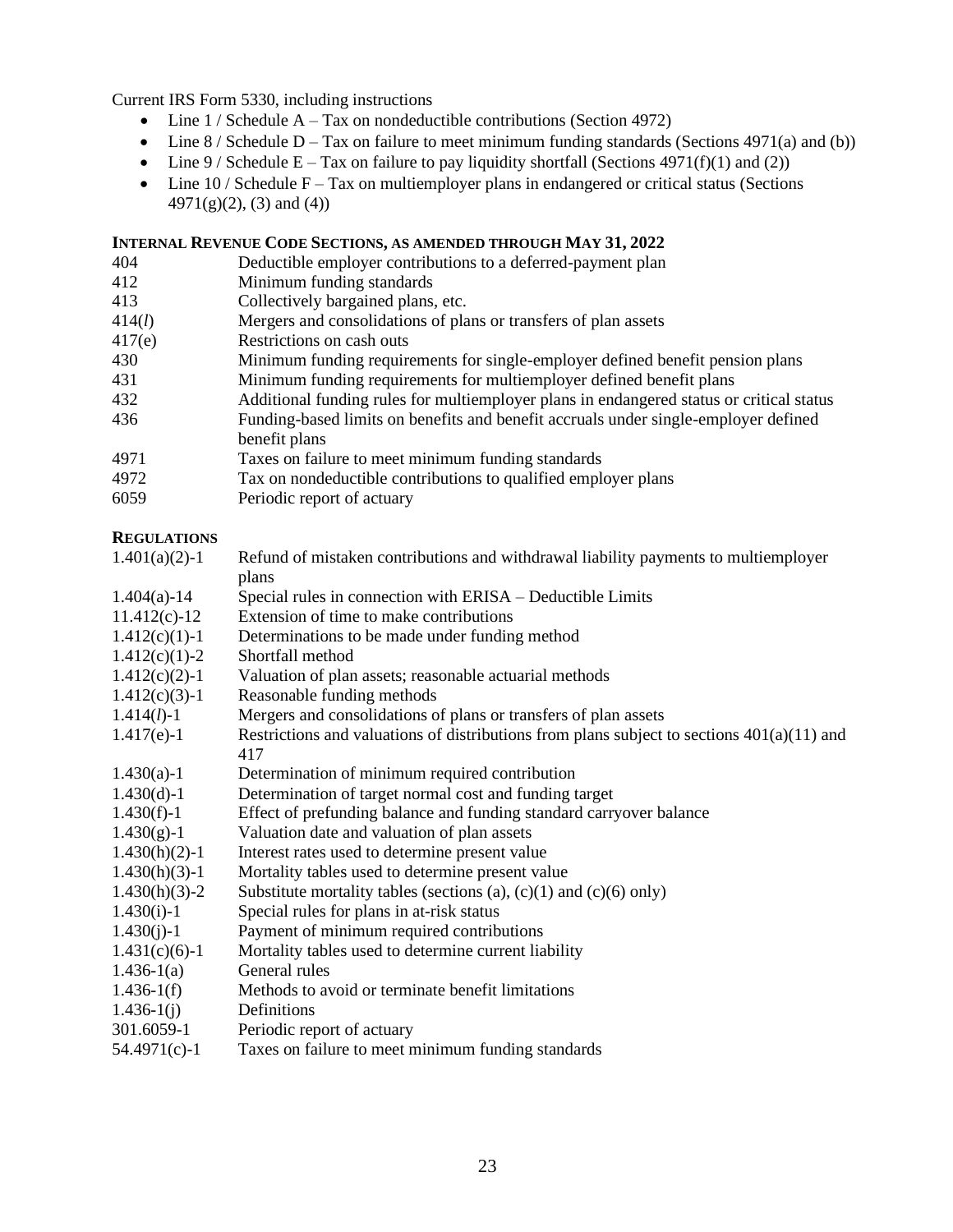# **PROPOSED REGULATIONS**

| $1.432(a)-1$ | General rules relating to section 432          |
|--------------|------------------------------------------------|
| $1.432(b)-1$ | Determination of status and adoption of a plan |

#### **REVENUE RULINGS**

| 111 J LL TV 11 |                                                                                                                                              |
|----------------|----------------------------------------------------------------------------------------------------------------------------------------------|
| $77-2$         | Change in benefit structure after valuation date                                                                                             |
| 78-48          | Assumptions & methods specified in plan                                                                                                      |
| 78-331         | Assumption that employees retire at normal retirement date                                                                                   |
| 79-237         | Terminating plan - funding standard account and penalty taxes                                                                                |
| 80-315         | Supplementary benefits                                                                                                                       |
| 81-136         | Election to receive benefits less than plan provides                                                                                         |
| 81-137         | Separate funding account for separate plans                                                                                                  |
| 81-195         | Effect of 415 limits on minimum and maximum contribution levels, and inability to<br>project future increases in limits for funding purposes |
| 81-213         | Experience gains & losses, amortizations                                                                                                     |
| 81-214         | Interest charges in funding standard account                                                                                                 |
| 81-215         | Effect of 415 limits after valuation date but within plan year                                                                               |
| 82-125         | Full funding limitation and deductible limit                                                                                                 |
| 85-131         | Reasonable allocation of past and future liabilities under unit credit method when 415 limit<br>is involved                                  |
| 86-48          | Determining "Benefits on a Termination Basis" for the purpose of a spin-off. (i.e. early<br>retirement benefits, optional forms, )           |
| 2001-51        | Limitations on benefits and contributions under qualified plans                                                                              |
| 2003-83        | Entry age normal funding method                                                                                                              |
| 2007-67        | Calculation of minimum present value under IRC section $417(e)(3)$                                                                           |
| <b>NOTICES</b> |                                                                                                                                              |
| 2009-22        | Asset valuation methods for single employer defined benefit plans under WRERA                                                                |
| 2010-83        | Funding relief for multiemployer defined benefit plans under PRA 2010                                                                        |
| 2012-61        | Guidance on pension stabilization under the Moving Ahead for Progress in the 21st<br>Century Act (MAP-21), Exclude sections III.H, T and E   |
| 2020-85        | Updated mortality improvement rates and static mortality tables for defined benefit<br>pension plans for 2022.                               |
| 2021-48        | Guidance on Single-Employer Defined Benefit Pension Plan Funding Changes<br>under the American Rescue Plan Act of 2021                       |
| 2021-57        | Funding relief for multiemployer defined benefit pension plans under the American                                                            |

#### **REVENUE PROCEDURES**

Rescue Plan Act of 2021

| 87-27   | Plan year changes                                                                                                            |
|---------|------------------------------------------------------------------------------------------------------------------------------|
| 90-49   | Recovery of excess contributions                                                                                             |
| 2000-40 | Automatic approval for change of funding method (plans not subject to IRC section 430,<br>as modified by Rev. Proc. 2017-56) |
| 2017-56 | Automatic approval for change of funding method (plans subject to IRC section 430)                                           |
| 2017-57 | Changes in funding method                                                                                                    |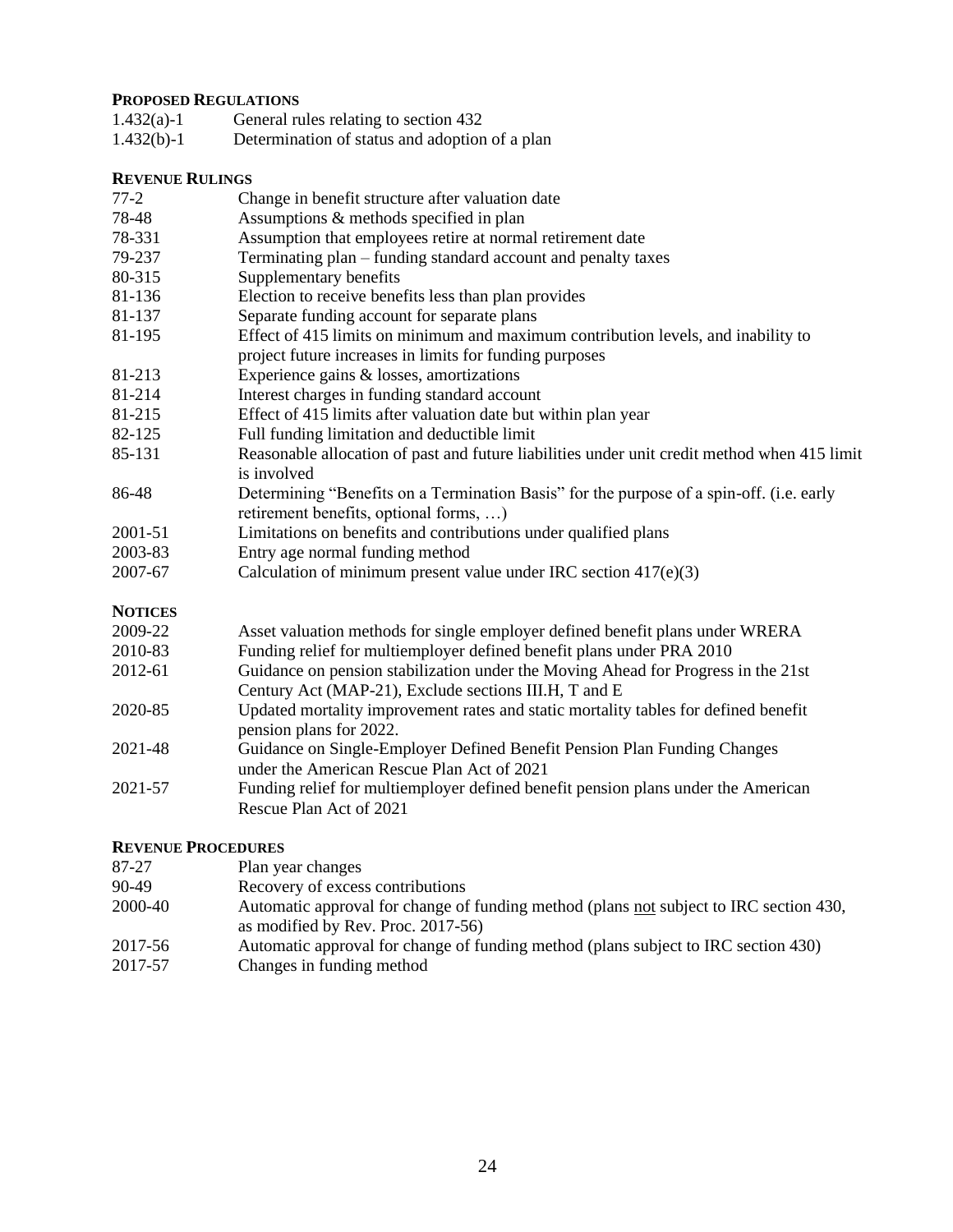# SOCIETY OF ACTUARIES STUDY MATERIAL

The Society of Actuaries has developed various study notes for the use of students preparing for its examinations on these subjects. These study notes are revised periodically, and new study notes may be added.

[Excerpt on Plan Qualification](https://www.soa.org/globalassets/assets/files/edu/edu-2009-fall-ea2a-sn.pdf)

[Assessment and Selection of Actuarial Assumptions for Measuring Pension Obligations](https://www.soa.org/globalassets/assets/files/edu/edu-2009-fall-ea-assess-sn.pdf)

[Penalty Taxes Under the U.S. Internal Revenue Code](https://www.soa.org/globalassets/assets/files/edu/edu-2009-fall-ea2b-2a-sn.pdf)

#### [Commutation Functions](https://www.soa.org/globalassets/assets/files/edu/edu-2009-fall-ea-sn-com.pdf)

It should be realized, however, that such material was not necessarily drawn up with the particular nature of the Joint Board examinations in mind.

The Society of Actuaries also suggests the following text:

McGinn, Daniel F., *Multi-employer Retirement Plans: Handbook for the 21st Century (2003)*; International Foundation of Employee Benefits; P.O. Box 69, Brookfield, WI 53008

#### AMERICAN SOCIETY OF PENSION PROFESSIONALS AND ACTUARIES STUDY MATERIAL

The American Society of Pension Professionals and Actuaries (ASPPA) suggests the following books. These books, while not designed specifically for the examination, cover much of the syllabus and more.

McGhie, G. N., *The Defined Benefit Answer Book* (Current Edition), Aspen Publishers; 7201 McKinney Circle; P.O. Box 990; Frederick, MD 21701

Tripodi, Sal L., *The ERISA Outline Book*, (Current Edition)

The ERISA Outline Book is available from [ASPPA.](https://www.asppa.org/news/publications)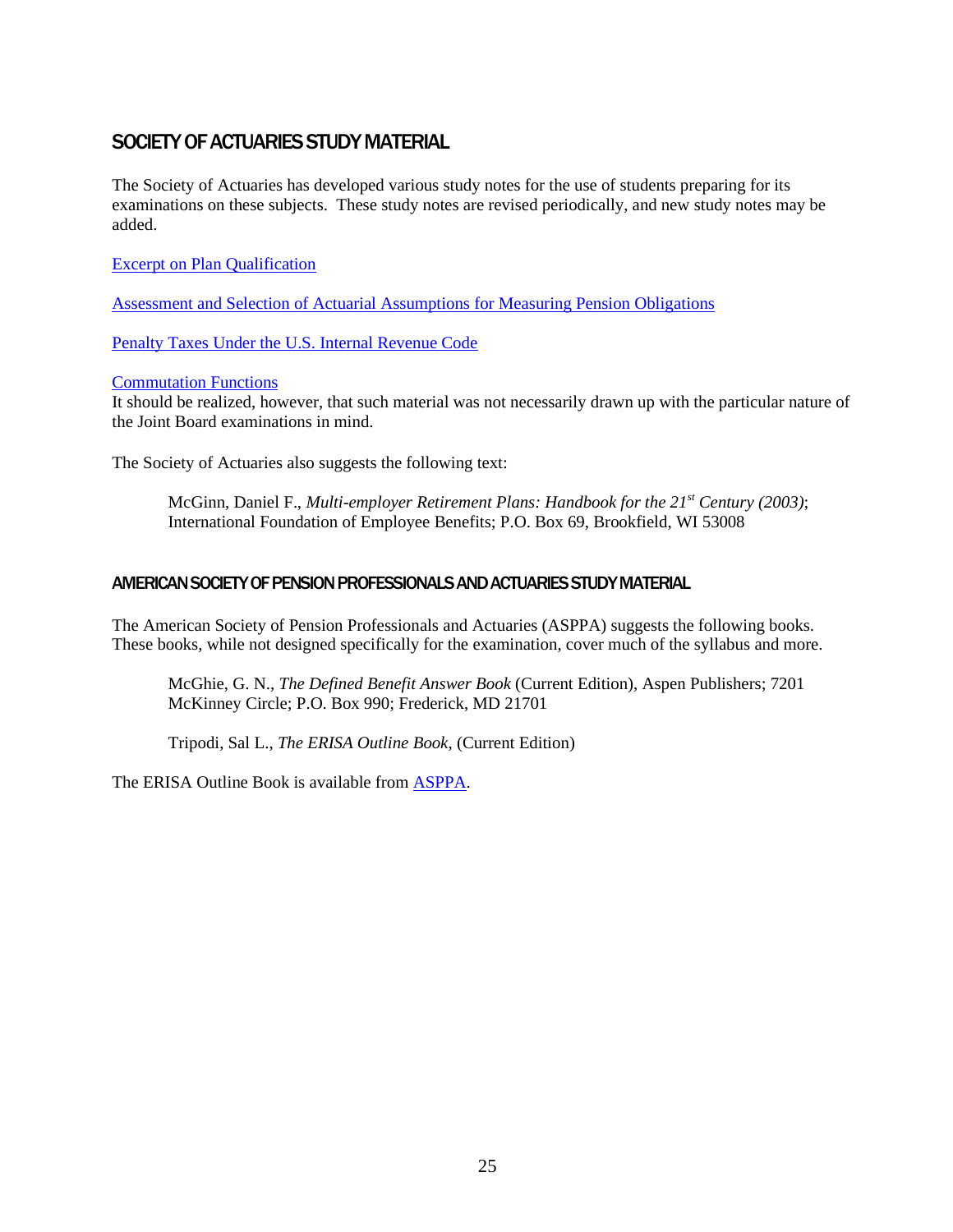# CONDITIONS GENERALLY APPLICABLE TO ALL EA-2 (SEGMENT F) EXAMINATION QUESTIONS

**If applicable, the following conditions should be considered a part of the data for each question, unless otherwise stated or implied.** 

**For purposes of this examination, IRS, Treasury and PBGC releases granting disaster relief should be ignored.** 

#### TEMPORARY GENERAL CONDITIONS

- (A) For multiemployer plans, assume none of the elections to effectuate the provisions of the American Rescue Plan Act of 2021 (ARPA) were made. Assume the multiemployer plan did not apply for special financial assistance under ARPA.
- (B) For single employer plans, unless otherwise stated or implied in the question, assume the plan sponsor did not make an election to apply the 15-year amortization period under ARPA to plan years beginning before 2022.
- (C) For single employer plans, unless otherwise stated or implied in the questions, assume the plan sponsor did make an election to defer the changes to the segment rates under ARPA for all purposes to the plan year beginning in 2022.

### GENERAL CONDITIONS REGARDING PLAN PROVISIONS

- (1) "Plan" or "pension plan" means a defined benefit pension plan.
- (2) The plan is qualified under IRC section 401. Thus, for example, any benefit formulas should be understood to be limited by other plan provisions required by the Code.
- (3) The normal retirement age is 65.
- (4) Retirement pensions commence at normal retirement age and are paid monthly for the life of the retiree at the beginning of each month.
- (5) The plan covers all active employees of the employer; there is no age or service requirement for participation. Thus, when referring to active employees, the terms "employee" and "participant" are synonymous.
- (6) There are no, and never have been any, mandatory or voluntary employee contributions.
- (7) Service for purposes of vesting and benefit accrual is credited on the basis of time elapsed since date of hire.
- (8) When the normal retirement benefit is computed as a dollar amount, or as a percentage of compensation, for each year of service, the accrued benefit is defined likewise.
- (9) Actuarial equivalence is based on the mortality table and interest rate assumed for funding purposes.
- (10) Qualified joint and survivor annuities, qualified pre-retirement survivor annuities, and any other specified forms of payment are provided in such manner that they result in no cost to the employer.
- (11) The plan has not been amended since its effective date.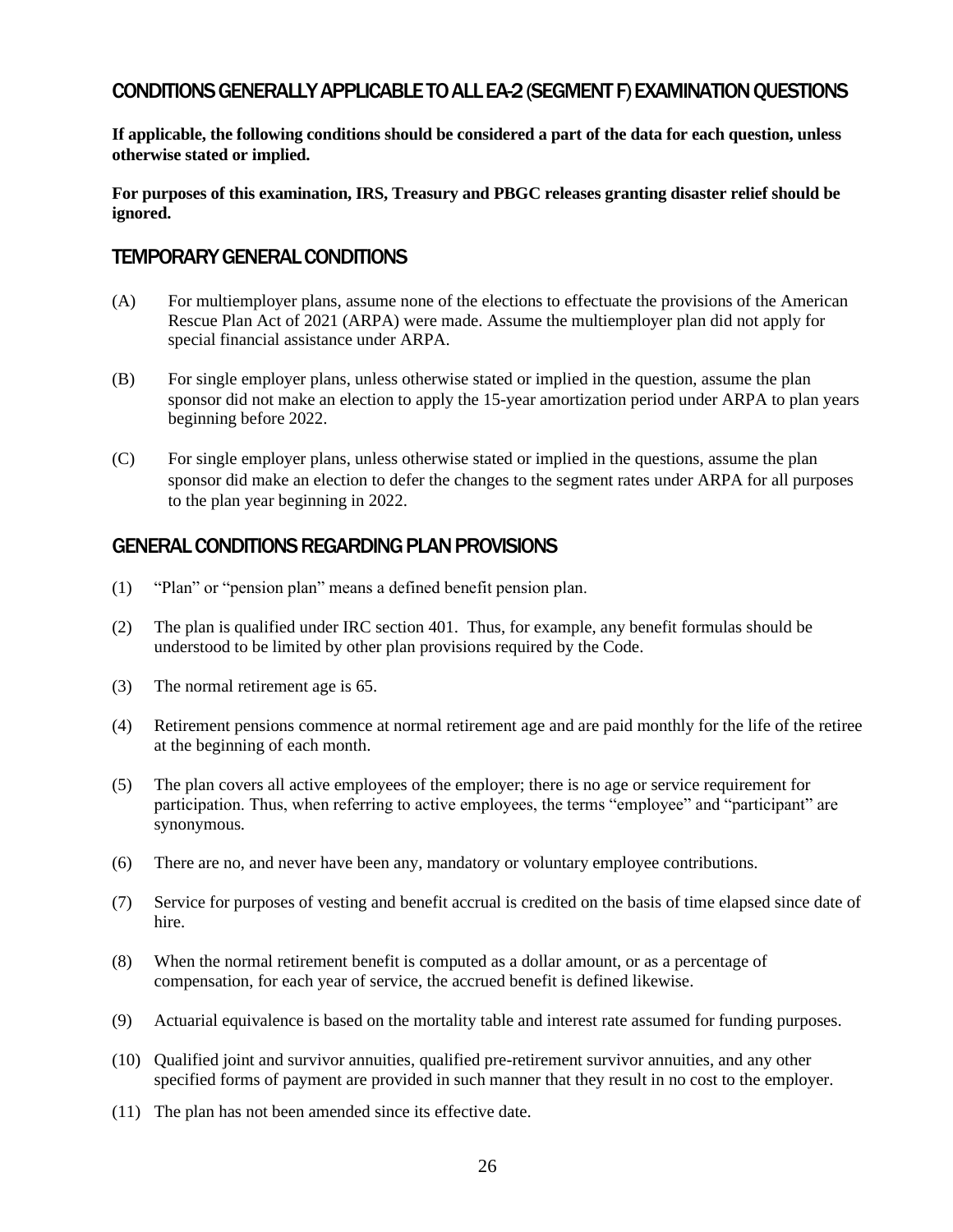- (12) The adoption date of any plan or amendment is the same as its effective date.
- (13) The terms "applicable mortality (table)" and "applicable interest (rate)" are as defined in IRC section 417(e)(3).
- (14) The plan is not an applicable defined benefit plan described in IRC section  $411(a)(13)(C)$ .

#### GENERAL CONDITIONS REGARDING FUNDING

- (15) Any actuarial valuation includes not only all active employees but also retired employees, beneficiaries, alternate payees, and former employees entitled to vested deferred pensions.
- (16) The valuation date is the first day of the plan year; i.e., participant data, present values, asset values, etc. are as of that date. Also, normal costs and target normal costs are payable annually, the first being due on the valuation date.
- (17) The assumed retirement age is the normal retirement age.
- (18) All prior compensations are no greater than the earliest one provided.
- (19) There are no pre-retirement decrements.
- (20) All actuarial assumptions are deemed "reasonable" and meet the "best estimate" criterion.
- (21) The actuarial cost method, or funding method, is "reasonable" within the meaning of all relevant IRC sections and the regulations thereunder.
- (22) Where the normal cost under an actuarial cost method may be computed as either a level percentage of compensation or a level dollar amount, the level percentage approach is used if the plan benefits are based on compensation, and the level dollar approach is used if they are not.
- (23) Under the frozen initial liability method, whenever there is a change in the plan, actuarial assumptions, or asset valuation method, the unfunded liability is adjusted by adding to it the resulting change (positive or negative) in the unfunded entry age normal accrued liability due to the change. Likewise, under the attained age normal method, the unfunded liability is adjusted by adding to it the change in the unfunded unit credit accrued liability.
- (24) For multiemployer plans, all funding method changes after 1999 were made in accordance with Rev. Proc. 2000-40. Bases established because of funding method changes prior to 2000 are amortized over 10 years from the date established.
- (25) The unit credit funding method is as defined in Rev. Proc. 2000-40.
- (26) Ancillary benefits are funded using the same method as the retirement benefits. They are not funded on a term cost basis.
- (27) For purposes of spreading future normal costs under spread-gain methods, the present value of future compensation is not limited by IRC section  $401(a)(17)$ .
- (28) The terms "value of plan assets", "actuarial value of assets" and "market value of assets" mean the values developed for purposes of IRC section 412, 430, and 431 before being adjusted for items such as the existing credit balance, funding standard carryover balance, prefunding balance, or the outstanding balances of certain bases.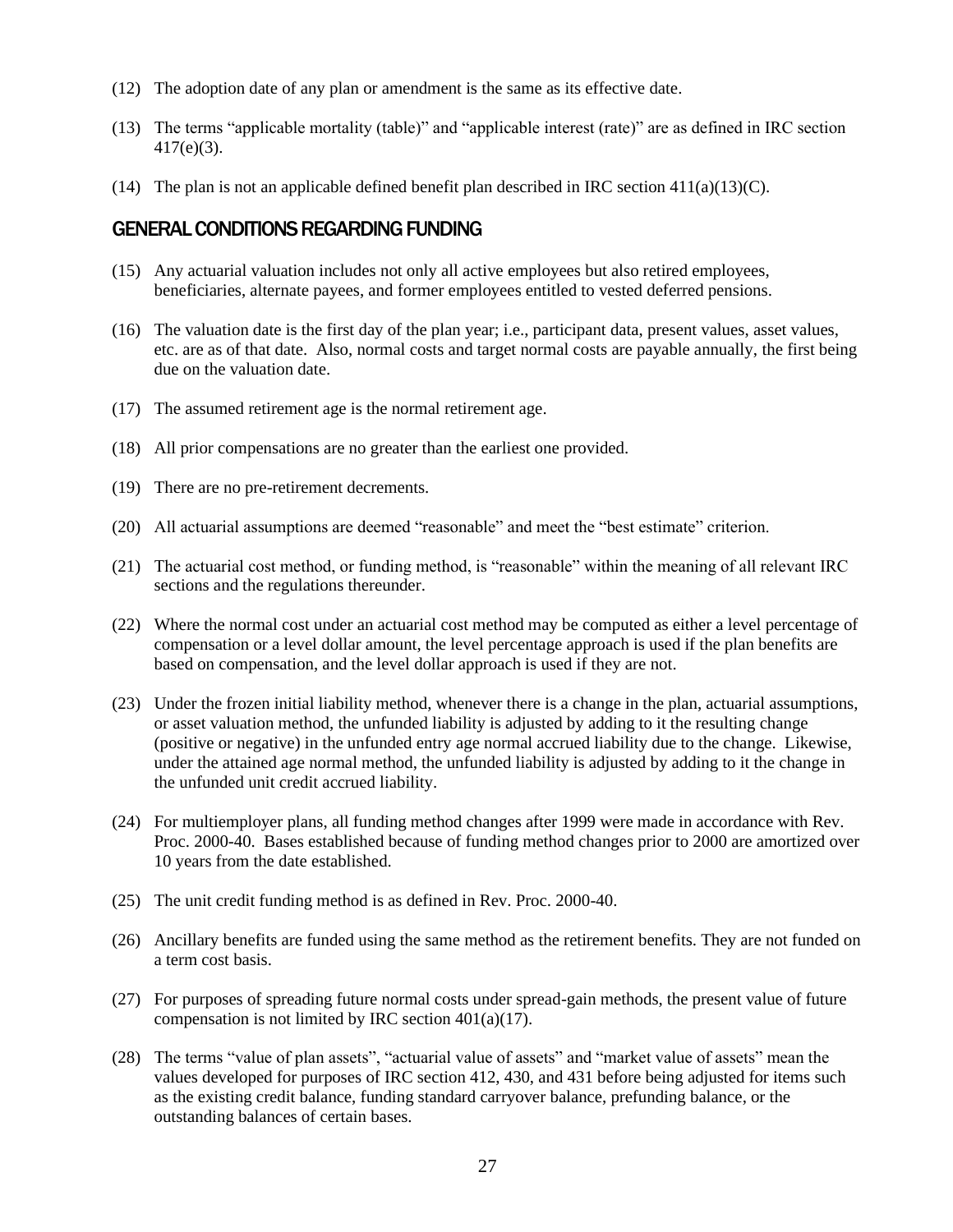- (29) The plan sponsor does not elect to reduce the amount of the funding standard carryover balance and/or prefunding balance pursuant to IRC section  $430(f)(5)$  prior to the determination of the value of plan assets for the plan year or prior to the application of the balances in reducing the minimum required contribution for the plan year.
- (30) The plan sponsor elects to add the maximum amount permitted to the prefunding balance.
- (31) The plan has no funding standard carryover balance.
- (32) Where a prefunding or funding standard carryover balance exists, the plan was at least 80% funded in the prior year and is eligible to credit the balance(s) against the otherwise-applicable minimum required contribution.
- (33) If eligible, the plan sponsor elects to credit the prefunding and funding standard carryover balances against the otherwise-applicable minimum required contribution.
- (34) The actuarial cost method, asset valuation method, and actuarial assumptions have not been changed since the plan effective date except as required by PPA.
- (35) The term **"minimum required contribution"** means the smallest contribution for a plan year which will prevent a funding deficiency or unpaid minimum for that plan year, without regard to the alternative minimum funding standard account, and **before** reflecting items such as the existing credit balance, funding standard carryover balance, or prefunding balance, as applicable. Amounts to be amortized are not combined or offset against one another.
- (36) The term **"smallest amount that satisfies the minimum funding standard"** means the same as "minimum required contribution" **except** that it is determined **after** reflecting items such as the existing credit balance, funding standard carryover balance, or prefunding balance, as applicable. Amounts to be amortized are not combined or offset against one another.
- (37) No waivers of funding deficiencies or extensions of amortization periods have been granted.
- (38) The interest rate used for amortizing waivers and for extensions of amortization periods is the same as the valuation interest rate.
- (39) The employer is taxable, and all employer contributions for each prior plan year have been deducted by the employer for its tax year coincident with such plan year.
- (40) For purposes of determining the deductible limit for any year, the employer does not use (and has never used) the fresh-start alternative and does not combine (and has never combined) amortization bases.
- (41) The full funding limitation has never applied and there has been no early deemed amortization of shortfall amortization bases.
- (42) Expenses are paid directly by the employer, rather than from the assets of the plan, and therefore do not affect the funding of the plan.
- (43) Assumed compensation increases first apply to the year immediately following the latest year for which valuation compensation is shown.
- (44) The full funding limitations based on current liability shall be disregarded if sufficient information to determine such limitations is not provided.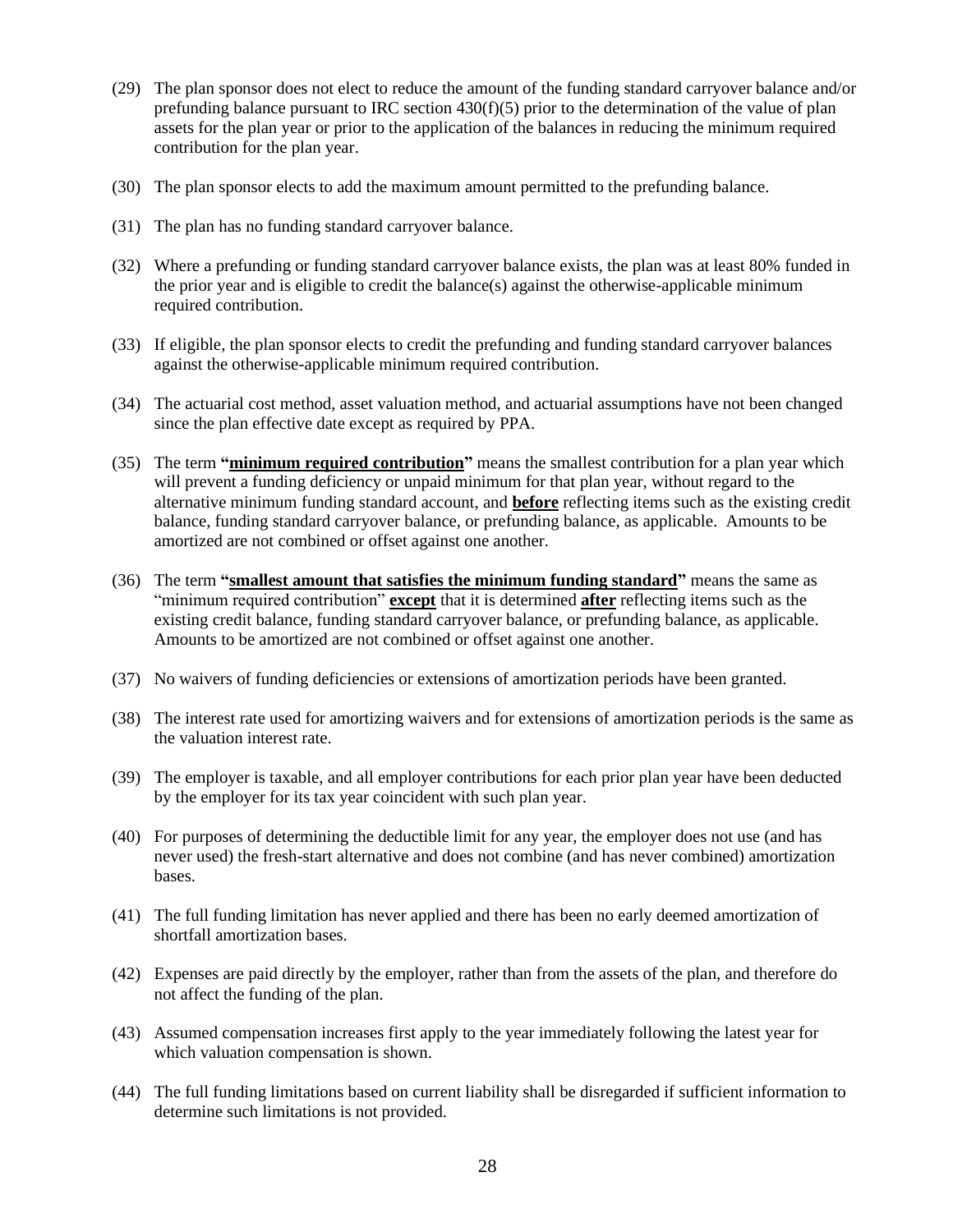- (45) For purposes of determining the deductible limit, the unfunded current liability shall be disregarded if sufficient information to determine such liability is not provided.
- (46) The plan is not currently in at-risk status nor has it ever been in at-risk status.
- (47) The terms "at-risk funding target" and "at-risk target normal cost" mean the funding target and target normal cost calculated reflecting additional actuarial assumptions and loading factors (if applicable) for a plan in at-risk status prior to the application of any five-year transition as described in IRC section  $430(i)(5)$ .
- (48) There have been no late quarterly contributions (and thus no associated interest penalties), and there is no liquidity shortfall, unless sufficient information to determine such amounts is provided.
- (49) For a statutory hybrid (cash balance) plan, hypothetical accounts are assumed to be calculated in the following manner:
	- Pay credits are added annually to the hypothetical accounts at the end of the plan year.
	- Interest credits are added annually to the hypothetical accounts at the end of the plan year.
	- Interest credits are calculated using the hypothetical accounts as of the beginning of the plan year.

 The values of the hypothetical accounts at the beginning of a plan year are equal to the values of the hypothetical accounts at the end of the prior plan year.

### GENERAL CONDITIONS REGARDING BENEFIT RESTRICTIONS

- (50) AFTAPs have been certified on a timely basis.
- (51) The plan has provisions for automatically restoring accruals ceased due to the application of IRC section 436, to the extent permitted by regulations, and the plan's actuary has provided the required certification to permit such restoration.

### MISCELLANEOUS GENERAL CONDITIONS

- (52) All plan provisions and funding calculations comply with all temporary and final regulations under the Internal Revenue Code and ERISA, as amended through May 31, 2021, and proposed regulations as listed in the Suggested Readings.
- (53) The plan is sponsored by a single employer; the sponsoring employer is a taxable entity and is not a member of a controlled group.
- (54) The plan is not established or maintained in connection with a collective bargaining agreement.
- (55) Employees subject to a collective bargaining agreement are non-professional. If employees covered by a collective bargaining agreement are covered by the plan, their coverage is pursuant to that collective bargaining agreement.
- (56) The plan year, the employer's limitation year, and the employer's tax year are all the calendar year.
- (57) The employer has never maintained a defined contribution plan or another defined benefit plan. No employee has been covered by a defined contribution or defined benefit plan that is required to be aggregated with his employer's plans for purposes of IRC section 415.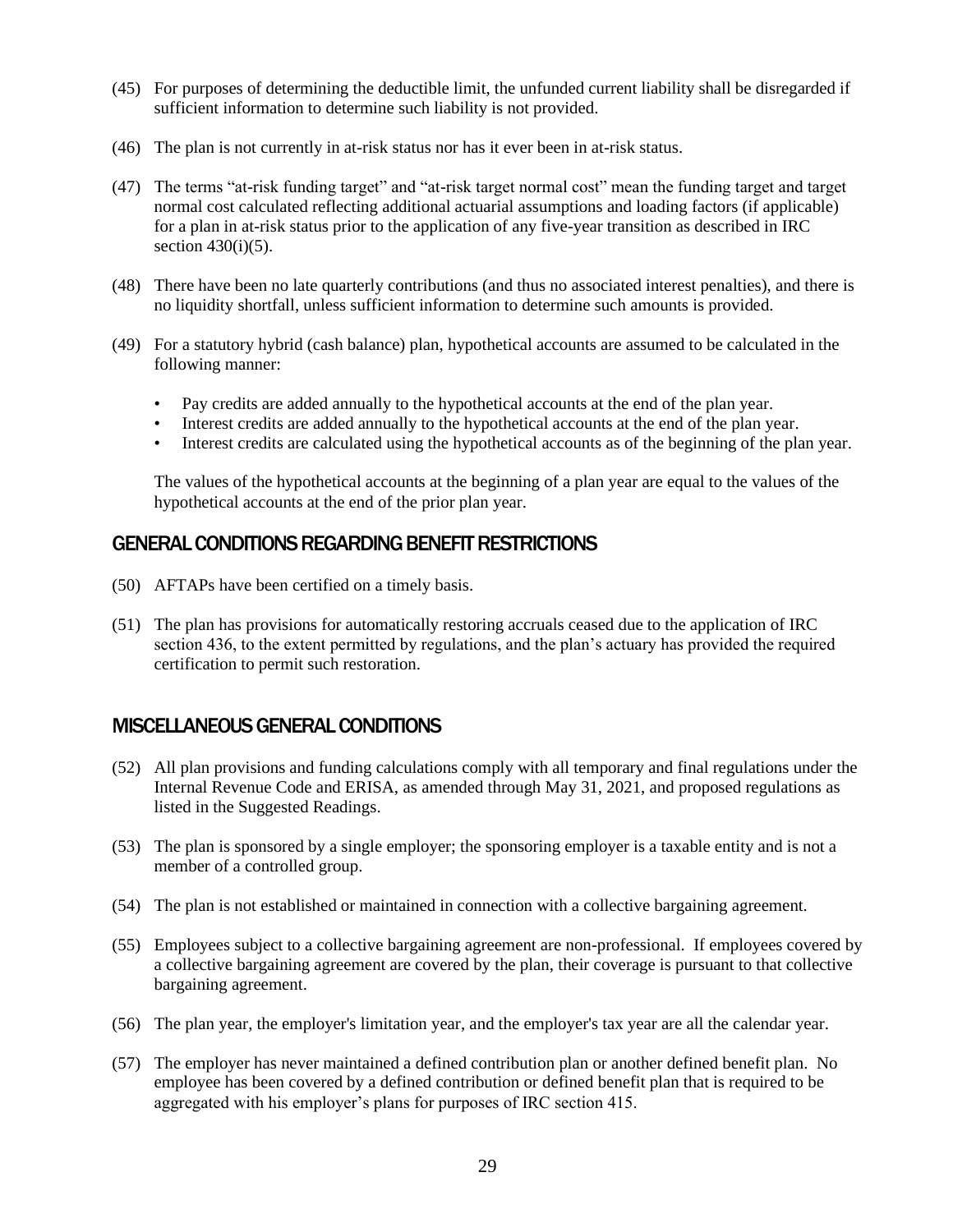- (58) Where IRC section 401(a)(17) applies, compensation does not exceed these limits unless sufficient information to apply the limits is provided.
- (59) Benefits do not exceed IRC section 415 limits unless sufficient information to apply these limits is provided.
- (60) The plan is covered by the PBGC.
- (61) All union plans are collectively bargained and all union employees are subject to collective bargaining.
- (62) The plan sponsor is not now, and never has been, in bankruptcy.
- (63) References to law and regulation section numbers are for clarity and can be assumed to be correct.
- (64) Even if not so, assume all due dates are NOT Saturdays, Sundays, or holidays.
- (65) Disregard any industry-specific rules. Furthermore, plans are not CSEC plans nor are they eligible for PPA delayed effective dates (PPA sections 104-106).
- (66) The plan has not been top-heavy in any year.
- (67) The plan sponsor did not elect funding relief under the Pension Relief Act of 2010 for any plan year.
- (68) A multiemployer plan has never applied for approval to suspend benefits as provided in IRC section 432(e)(9).
- (69) A multiemployer plan is not in "Endangered Status", "Seriously Endangered Status", "Critical Status", or "Critical and Declining Status" for the plan year or any prior plan year unless sufficient information to determine the status is provided.
- (70) A multiemployer plan has never applied for approval to receive special financial assistance from the PBGC as provided in IRC section 432(k) and ERISA section 4262.

**If applicable, the preceding conditions should be considered a part of the data for each question, unless otherwise stated or implied.**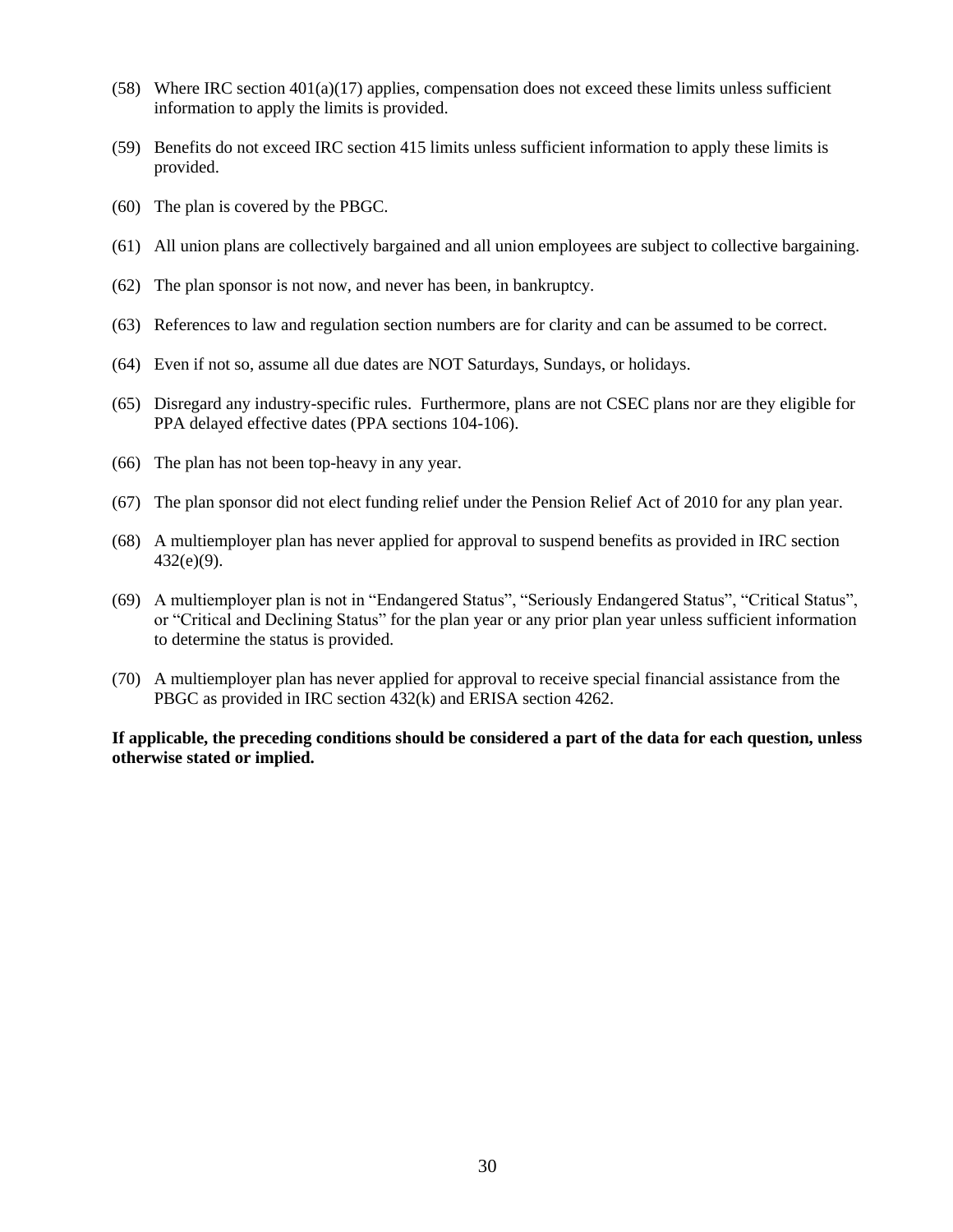# **IMPORTANT**

#### **THESE FACTORS MAY BE USED FOR ALL QUESTIONS UNLESS OTHER FACTORS ARE PROVIDED, FOR BOTH SINGLE EMPLOYER AND MULTIEMPLOYER PLANS**

| <b>MALES</b> |        | Interest Rate = $5.0\%$ |        | $\cdots$ , $\cdots$ , $\cdots$ , $\cdots$ , $\cdots$<br>Interest Rate $= 6.0\%$ | Interest Rate $= 7.0\%$ |                | <b>MALES</b> |
|--------------|--------|-------------------------|--------|---------------------------------------------------------------------------------|-------------------------|----------------|--------------|
| Age          | D,     | $N_x^{(12)}$            | D,     | $N_x^{(12)}$                                                                    | D <sub>x</sub>          | $N_{x}^{(12)}$ | Age          |
| 60           | 50,097 | 681.130                 | 28,367 | 350,697                                                                         | 16,149                  | 182,683        | 60           |
| 61           | 47,407 | 632,266                 | 26,591 | 323,144                                                                         | 14,996                  | 167,062        | 61           |
| 62           | 44,837 | 586,037                 | 24,912 | 297,323                                                                         | 13,918                  | 152,560        | 62           |
| 63           | 42,380 | 542,326                 | 23,325 | 273,138                                                                         | 12,910                  | 139,104        | 63           |
| 64           | 40,032 | 501,022                 | 21,825 | 250,501                                                                         | 11,966                  | 126,627        | 64           |
| 65           | 37.787 | 462,019                 | 20.406 | 229,326                                                                         | 11,084                  | 115,065        | 65           |
| 66           | 35,640 | 425,216                 | 19,065 | 209,535                                                                         | 10,259                  | 104,359        | 66           |
| 67           | 33,586 | 390,518                 | 17,797 | 191,051                                                                         | 9.487                   | 94,454         | 67           |
| 68           | 31,621 | 357,832                 | 16,598 | 173,803                                                                         | 8,765                   | 85,298         | 68           |
| 69           | 29,740 | 327,073                 | 15,463 | 157,725                                                                         | 8,090                   | 76,843         | 69           |
| 70           | 27,937 | 298,159                 | 14,389 | 142,755                                                                         | 7,457                   | 69,043         | 70           |
| 71           | 26.209 | 271.014                 | 13.371 | 128,832                                                                         | 6.865                   | 61.857         | 71           |
| 72           | 24,550 | 245,565                 | 12,407 | 115,903                                                                         | 6,310                   | 55,246         | 72           |
| 73           | 22,956 | 221,746                 | 11,492 | 103,916                                                                         | 5,790                   | 49,175         | 73           |
| 74           | 21,424 | 199,492                 | 10,623 | 92,822                                                                          | 5,303                   | 43,608         | 74           |
| 75           | 19,949 | 178,745                 | 9,799  | 82,576                                                                          | 4,845                   | 38,515         | 75           |
| 76           | 18,528 | 159,447                 | 9,015  | 73,137                                                                          | 4,416                   | 33,866         | 76           |
| 77           | 17,159 | 141,546                 | 8,270  | 64,463                                                                          | 4,013                   | 29,634         | 77           |
| 78           | 15,839 | 124,992                 | 7,562  | 56,517                                                                          | 3,635                   | 25,794         | 78           |
| 79           | 14,565 | 109,737                 | 6,888  | 49,264                                                                          | 3,281                   | 22,321         | 79           |
| 80           | 13,336 | 95,736                  | 6,247  | 42,670                                                                          | 2,948                   | 19,193         | 80           |
| 81           | 12,151 | 82,943                  | 5,639  | 36,701                                                                          | 2,635                   | 16,389         | 81           |
| 82           | 11,012 | 71,314                  | 5,062  | 31,327                                                                          | 2,344                   | 13,887         | 82           |
| 83           | 9,918  | 60,804                  | 4,516  | 26,516                                                                          | 2,071                   | 11,668         | 83           |
| 84           | 8,870  | 51,366                  | 4,001  | 22,236                                                                          | 1,818                   | 9,713          | 84           |
| 85           | 7.869  | 42.955                  | 3.515  | 18.458                                                                          | 1.583                   | 8.003          | 85           |

#### **2022 EA-2 (Segment F) Examination - Selected Commutation Factors Interest Rates: 5.0%, 6.0%, and 7.0%**

| <b>FEMALES</b> |                | Interest Rate $= 5.0\%$ |                  | Interest Rate = $6.0\%$ | <b>Interest Rate = <math>7.0\%</math></b> |                | <b>FEMALES</b> |
|----------------|----------------|-------------------------|------------------|-------------------------|-------------------------------------------|----------------|----------------|
| Age            | D <sub>x</sub> | $N_{.}^{(12)}$          | $D_{\mathbf{x}}$ | $N_{x}^{(12)}$          | $D_{\mathbf{x}}$                          | $N_{x}^{(12)}$ | Age            |
| 60             | 51,383         | 731,957                 | 29,095           | 375,125                 | 16,563                                    | 194,614        | 60             |
| 61             | 48,713         | 681,798                 | 27,324           | 346,842                 | 15,409                                    | 178,580        | 61             |
| 62             | 46,162         | 634,254                 | 25,648           | 320,286                 | 14,329                                    | 163,665        | 62             |
| 63             | 43,724         | 589,209                 | 24,064           | 295,364                 | 13,319                                    | 149,799        | 63             |
| 64             | 41,394         | 546,553                 | 22,567           | 271,986                 | 12,373                                    | 136,914        | 64             |
| 65             | 39,167         | 506,180                 | 21,152           | 250,067                 | 11,489                                    | 124,946        | 65             |
| 66             | 37,038         | 467.989                 | 19,813           | 229,529                 | 10,661                                    | 113.836        | 66             |
| 67             | 35,003         | 431,883                 | 18,548           | 210,296                 | 9,887                                     | 103,529        | 67             |
| 68             | 33,055         | 397,773                 | 17,351           | 192,297                 | 9,163                                     | 93,974         | 68             |
| 69             | 31,191         | 365,572                 | 16,218           | 175,465                 | 8,484                                     | 85,123         | 69             |
| 70             | 29,405         | 335,200                 | 15,145           | 159,740                 | 7,849                                     | 76,930         | 70             |
| 71             | 27,692         | 306,580                 | 14,128           | 145,061                 | 7,253                                     | 69,354         | 71             |
| 72             | 26,048         | 279,642                 | 13,164           | 131,375                 | 6,695                                     | 62,356         | 72             |
| 73             | 24,468         | 254,318                 | 12,249           | 118,631                 | 6,172                                     | 55,901         | 73             |
| 74             | 22,949         | 230,546                 | 11,380           | 106,780                 | 5,680                                     | 49,954         | 74             |
| 75             | 21,488         | 208,266                 | 10,555           | 95,778                  | 5,219                                     | 44,485         | 75             |
| 76             | 20,080         | 187,424                 | 9,770            | 85,583                  | 4.786                                     | 39,465         | 76             |
| 77             | 18,722         | 167,966                 | 9,023            | 76,155                  | 4,379                                     | 34,865         | 77             |
| 78             | 17,411         | 149,846                 | 8,312            | 67,458                  | 3,996                                     | 30,661         | 78             |
| 79             | 16,143         | 133,016                 | 7,634            | 59,456                  | 3,636                                     | 26,830         | 79             |
| 80             | 14,917         | 117,435                 | 6,988            | 52,118                  | 3,297                                     | 23,350         | 80             |
| 81             | 13,729         | 103,063                 | 6,371            | 45,413                  | 2,978                                     | 20,199         | 81             |
| 82             | 12,580         | 89,860                  | 5,783            | 39,312                  | 2,678                                     | 17,359         | 82             |
| 83             | 11,470         | 77,789                  | 5,223            | 33,786                  | 2,396                                     | 14,811         | 83             |
| 84             | 10,397         | 66,811                  | 4,689            | 28,808                  | 2,131                                     | 12,536         | 84             |
| 85             | 9,362          | 56,888                  | 4,183            | 24,350                  | 1,883                                     | 10,519         | 85             |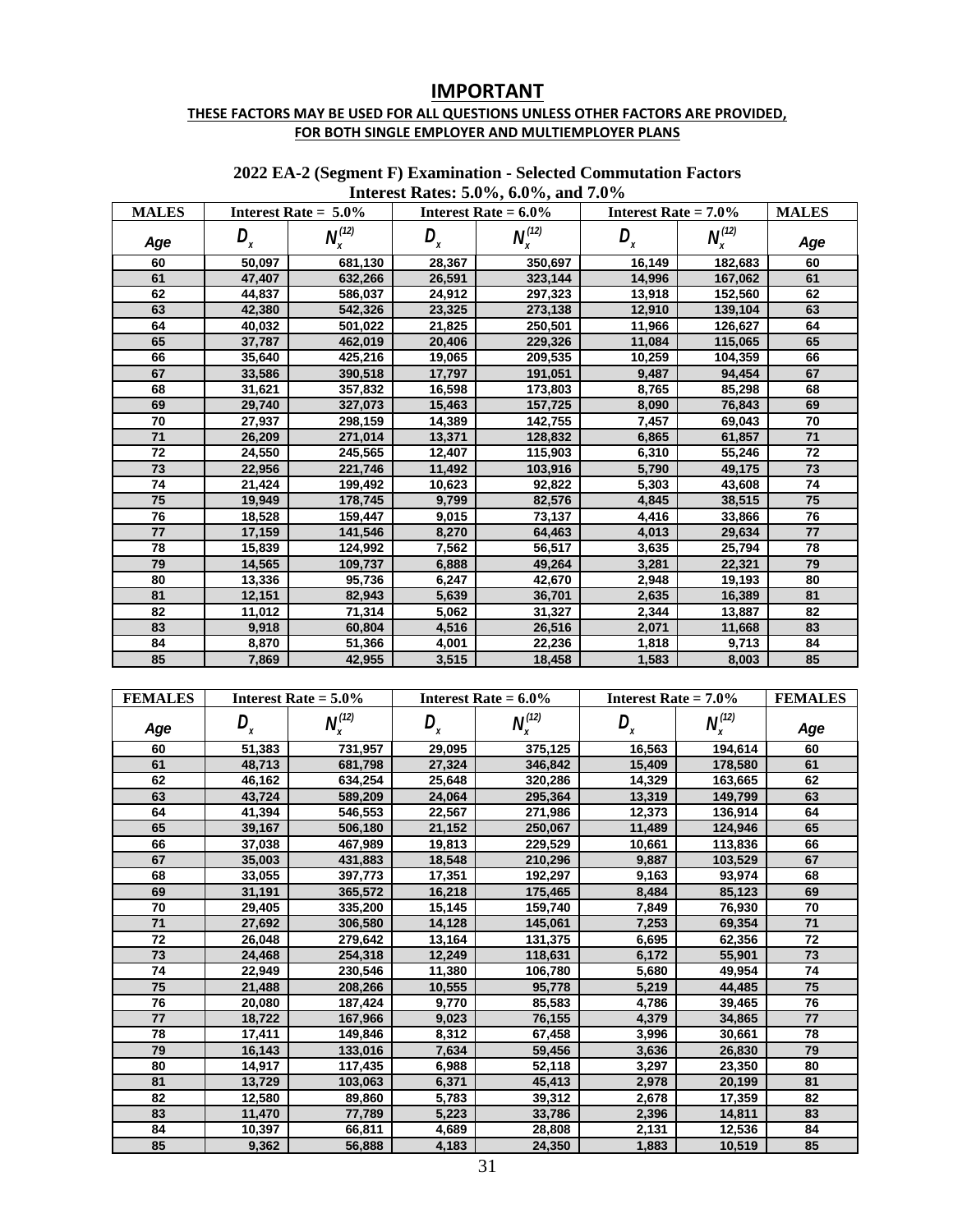# **2022 EA-2 (Segment F) Examination - Selected Amortization Factors**

| <b>Remaining Period</b> | <b>Amortization Factor</b> |
|-------------------------|----------------------------|
| 15 years                | 10.3758                    |
| 14 years                | 9.9335                     |
| 13 years                | 9.4647                     |
| 12 years                | 8.9677                     |
| 11 years                | 8.4409                     |
| 10 years                | 7.8825                     |
| 9 years                 | 7.2906                     |
| 8 years                 | 6.6632                     |
| 7 years                 | 5.9982                     |
| 6 years                 | 5.2932                     |
| 5 years                 | 4.5460                     |
| 4 years                 | 3.7232                     |
| 3 years                 | 2.8594                     |
| 2 years                 | 1.9524                     |
|                         |                            |

**Segment Rates = {5.0%, 6.0%, 7.0%}**